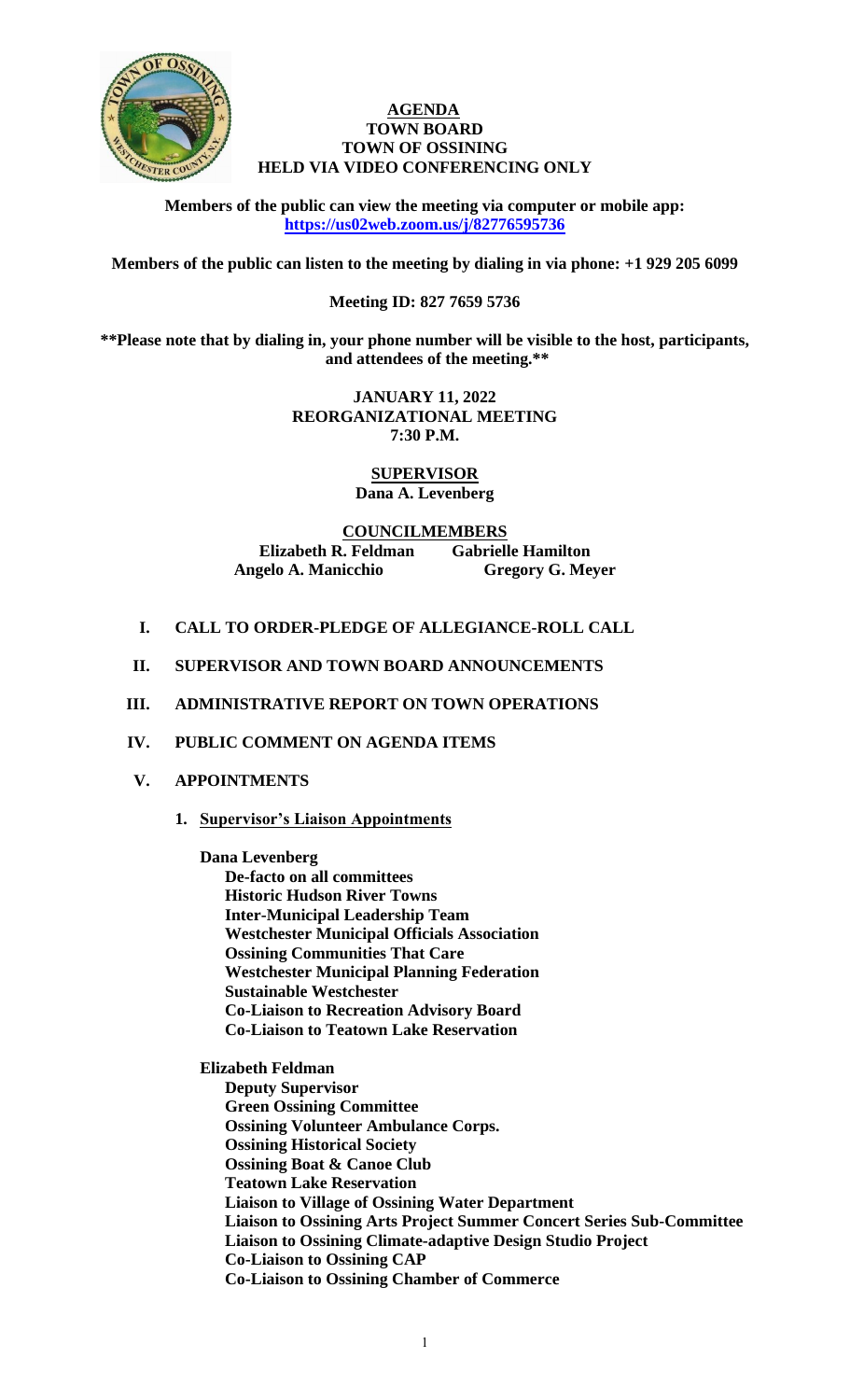**Co-Liaison to Ossining & Briarcliff Manor Fire Departments Co-Liaison to Village of Briarcliff Manor**

**Gabrielle Hamilton**

**Village of Ossining IFCA Community Equity Task Force Ossining Police Reform and Reinvention Working Committee Ossining CAP**

**Angelo Manicchio** 

**Ossining and Briarcliff Manor Fire Departments Recreation Advisory Board Liaison to Highway Department Village of Briarcliff Manor Ossining and Briarcliff Manor Chambers of Commerce Co-Liaison to Ossining and Briarcliff School Districts Co-Liaison to Village of Ossining Water Department Co-Liaison to Ossining Boat and Canoe Club**

**Gregory Meyer**

**Westchester County IMA Committee New York State Business Development Committee Ossining Historic Cemeteries Conservancy Comprehensive Plan Steering Committee Ossining and Briarcliff School Districts Co-Liaison to Ossining Historical Society Co-Liaison to Briarcliff Chamber of Commerce Co-Liaison to Ossining Chamber of Commerce**

### **2. Deputy Supervisor**

**Supervisor Levenberg appoints Elizabeth Feldman Deputy Supervisor for the Town of Ossining effective January 1, 2022.**

#### **3. Justice Court – Town Constables**

**Resolved, that the Town Board hereby re-appoints the following to the position of Town Constable, at an hourly rate of \$50.00, to serve at the pleasure of the Board during calendar year 2022:**

**John Simkins- Ossining, NY**

# **VI. ANNUAL RESOLUTIONS**

#### **A. Official Newspaper**

**Resolved, that the Town Board hereby designates The Gazette as the Official Newspaper and the Journal News as the Alternate Newspaper of the Town of Ossining for 2022.**

#### **B. Town Council Monthly Meeting Schedule**

**Resolved, that the Town Board of the Town of Ossining hereby adopts the following Monthly Meeting Schedule for 2022:**

**Regular Town Board Meetings – 2nd& 4th Tuesday – 7:30 p.m. Via videoconferencing as permitted by State authority and upon such authorization terminating, at the Birdsall-Fagan Police/Court Facility, 86-88 Spring Street**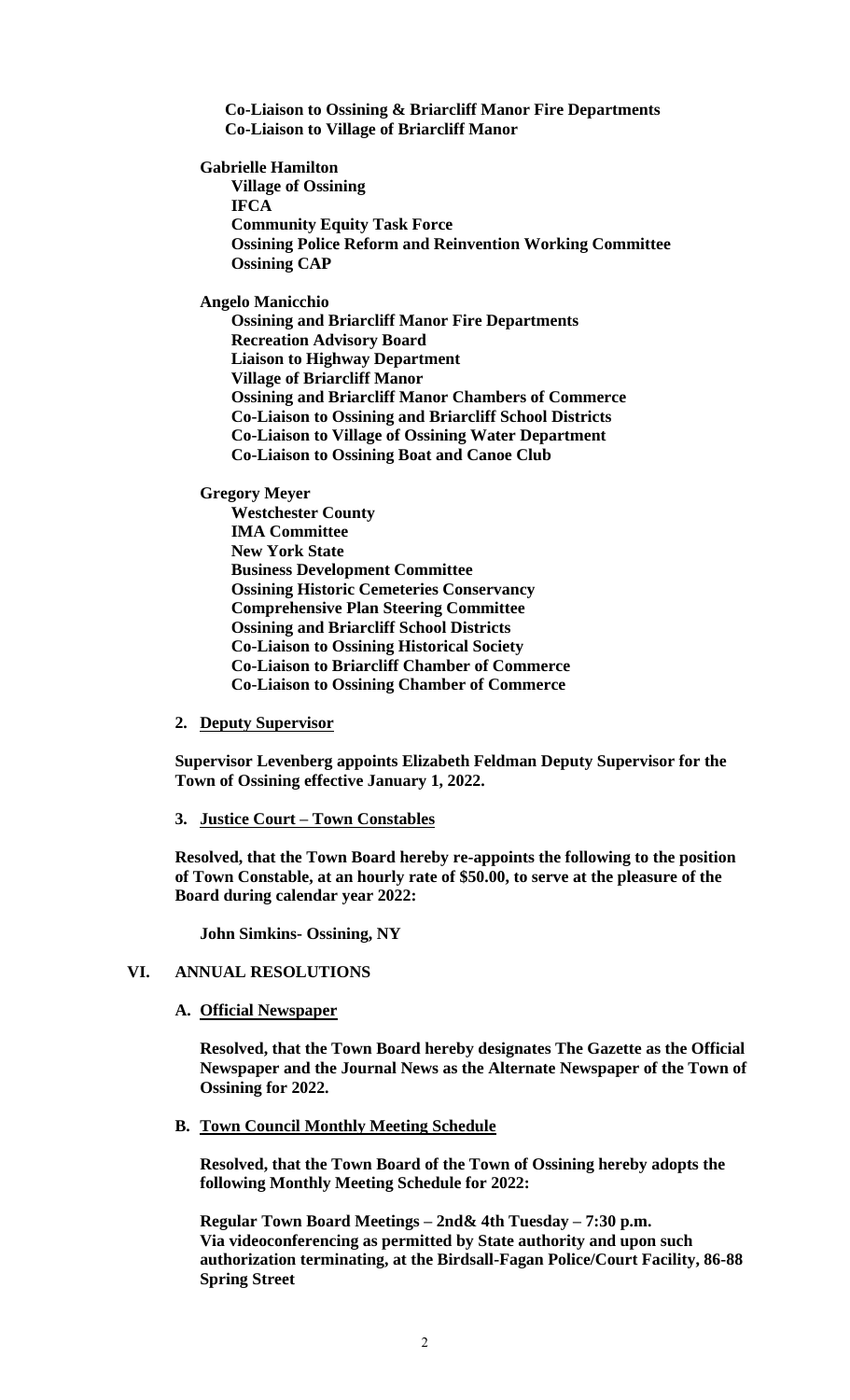**Work Sessions – 1st& 3rd Tuesday – 7:30 p.m. Via videoconferencing as permitted by State authority and upon such authorization terminating, at the 16 Croton Avenue Board Room**

**Town Hall Meetings-- Tuesday, 7:30p.m. on February 15, April 19, June 21, September 20, and December 20 via videoconferencing as permitted by State authority and upon such authorization terminating, at the Ossining Public Library.**

**The Work Session scheduled for Tuesday, October 4 will be moved to Monday, October 3. The Work Session scheduled for Tuesday, November 8 will be moved to Thursday, November 10 due to Election Day.**

## **C. Setting Town Office Hours**

**Resolved, that the office hours of the Town Offices for 2022 will be Monday through Friday, 8:30 a.m. to 4:30 p.m.**

**D. Town Historian**

**Resolved, that the Town Board hereby re-appoints Scott Craven Town Historian for 2022.**

**E. Retaining Attorneys to Represent the Town – General Counsel**

**Resolved, the Supervisor is authorized to execute an agreement retaining Silverberg Zalantis LLP to provide general legal services to the Town of Ossining for 2022.**

**F. Retaining Special Counsel to Represent the Town**

**Resolved, the Supervisor is authorized to execute an agreement retaining Stephen P. Dewey, Esq., PC to provide special legal services to the Town of Ossining for 2022.**

**G. Town Planning Consultant – Nelson, Pope & Voorhis, LLC.**

**Resolved, the Town Supervisor is authorized to execute an agreement retaining Nelson, Pope & Voorhis, LLC. as the Town's Planning Consultant for 2022.** 

**H. 2022 Mileage Allowance**

**Resolved, that wherever it shall be appropriate to compensate Town Officials and/or Town Employees for mileage, they shall be reimbursed at a rate of \$0.585 per mile to be paid upon claim voucher, after audit and approval, in accordance with IRS standards.**

**I. Membership in the Association of Towns**

**Resolved, that pursuant to Article 8 of the Town Law, the Town of Ossining shall pay the Annual Membership Dues for membership in the Association of Towns of the State of New York for 2022 in the amount of \$1,500.**

**J. Authorization for Attendance at Association of Towns Annual Meeting**

**Resolved, that the Town Board of the Town of Ossining hereby authorizes the following Town Personnel to attend the Annual Meeting of the Association of Towns to be held virtually, February 20-23, 2022 subject to approval of their Department Heads, Town Supervisor and Members of the**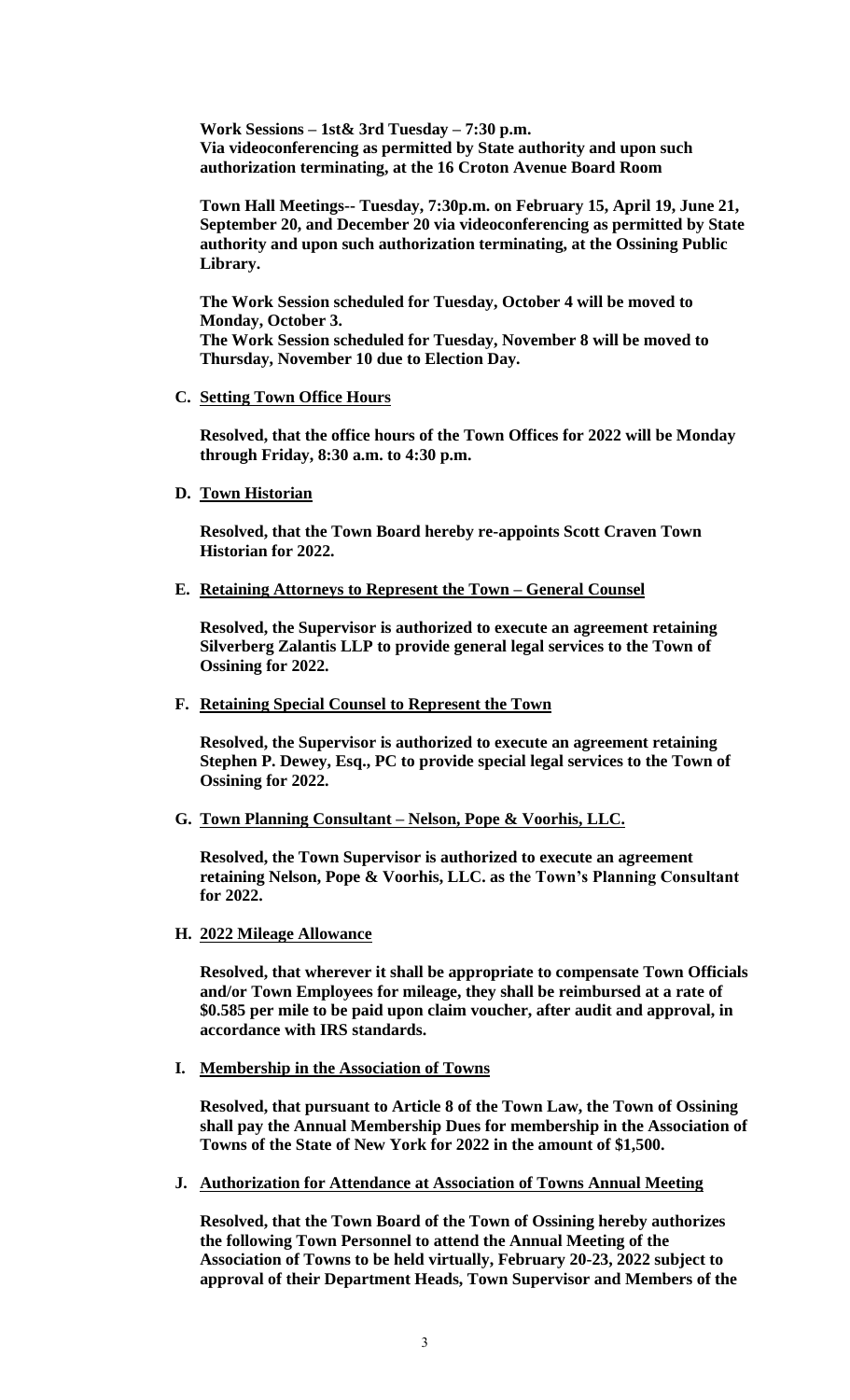**Town Board; Town Assessor; Building Inspector; Town Clerk and Deputy Town Clerk; Receiver of Taxes and Deputy Receiver of Taxes; Superintendent of Highways; Town Justices; Town Court Clerks; Budget Officer; Assessment Personnel; Chairman and Members of the Zoning Board; Chairman and Members of the Planning Board and Chairman and Members of the Environmental Advisory Board; and**

**Be it further Resolved, that attendance is voluntary and no employees shall be eligible for overtime as a result of attending the Meeting.**

### **K. Delegate to the Association of Towns**

**Resolved, that the Town Board hereby designates Dana Levenberg, Supervisor, as Delegate to the Association of Towns Annual Meeting for 2022.**

## **L. Alternate Delegate to the Association of Towns**

**Resolved, that the Town Board hereby designates Victoria Cafarelli, Budget Officer, as Alternate Delegate to the Association of Towns Annual Meeting for 2022.**

## **M. Animal Control-SPCA of Westchester**

**Resolved, that the Supervisor be and hereby is, authorized and directed to execute an agreement with SPCA of Westchester for the period January 1, 2022- December 31, 2022, providing for humane procedures for homeless and stray dogs and cats seized by dog control officers, animal control officers, police and other agents of the municipality.**

## **N. Renewal-Delta Dental Insurance Program**

**Resolved, that the Town Board of the Town of Ossining hereby acknowledges that the Town's dental insurance program with Delta Dental of New York will continue for the period January 1, 2022- December 31, 2022 for Group # 1576-0001 at a rate of \$68.84 per month per employee with no dependents and \$163.75 per month, per employee with family coverage; and be it further**

**Resolved, that Group # 1576-0002 shall be at a rate of \$74.32 per month per employee with no dependents and \$174.04 per month, per employee with family coverage.**

# **O. 2022 Refuse/Recycle Collection**

**Whereas, the Town of Ossining entered into an agreement with Sani-Pro Disposal Services Corp, for the removal of refuse, garbage and commingled recyclables at residential properties within the Unincorporated Area of the Town of Ossining in November 2017 for years 2018 through 2022;** 

**Therefore be it Resolved, that the Town Board of the Town of Ossining hereby exercises its option to renew with Sani-Pro Disposal of 566 North State Road, Briarcliff Manor, NY for fiscal year 2022 at a cost not to exceed \$557,230.** 

# **P. Approval of Compensation Plan for 2022**

**Resolved, that the Town Board hereby approves the following Compensation Plan for the year 2022:**

| <b>TITLE OF POSITION</b> | <b>ANNUAL SALARY</b> |
|--------------------------|----------------------|
| <b>EXEMPT</b>            |                      |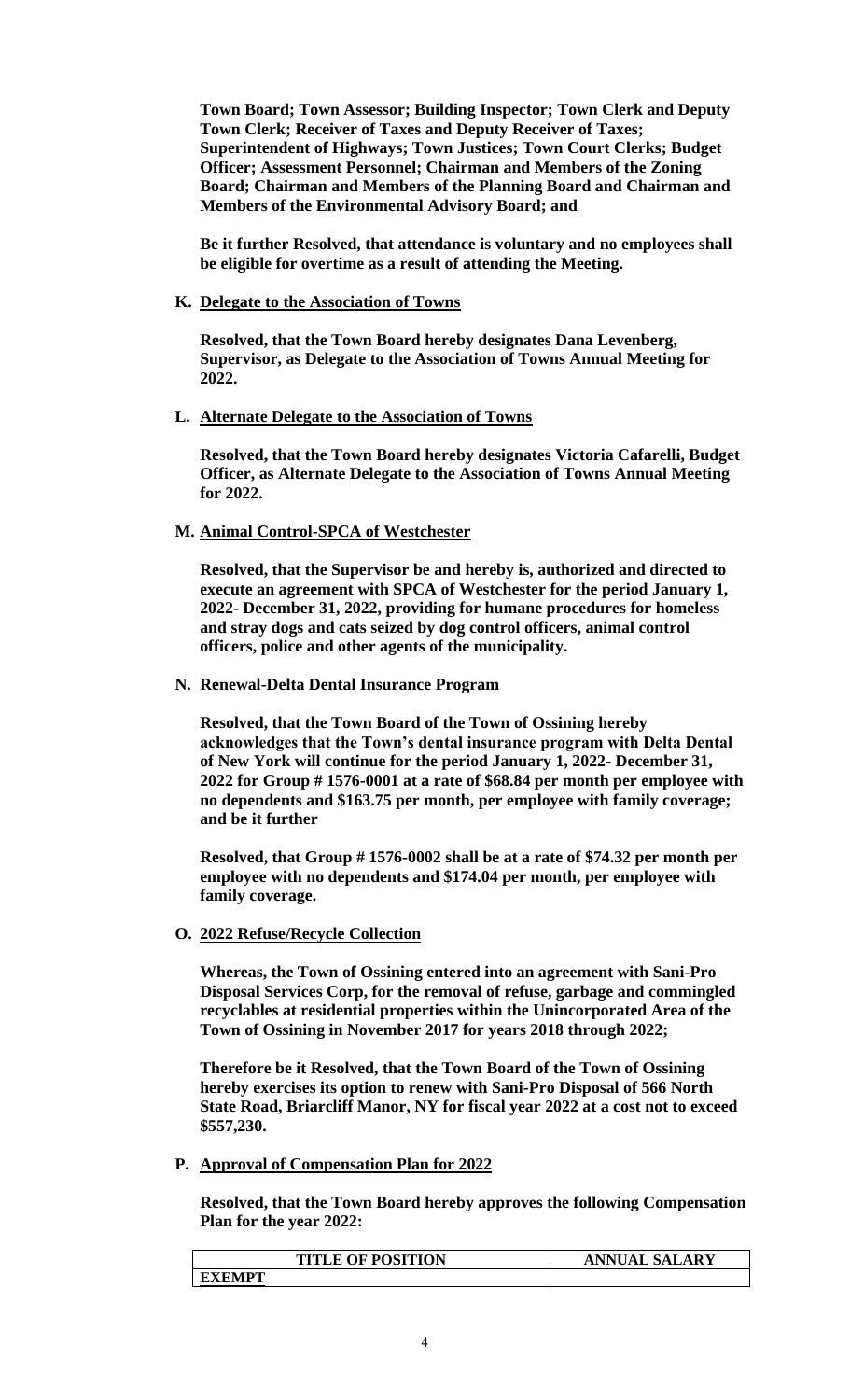| Assessor                                          | \$158,887.00    |
|---------------------------------------------------|-----------------|
| 71,111.00<br>Deputy Town Clerk<br>\$              |                 |
| Court Clerk (2)                                   | 72,628.00<br>\$ |
| Deputy Receiver of Taxes                          | \$<br>61,337.00 |
| <b>UNCLASSIFIED</b>                               |                 |
| <b>Town Clerk</b>                                 | \$98,600.00     |
| Council Member (4)                                | \$12,206.00     |
| Town Justice (3)                                  | \$50,793.00     |
| <b>Receiver of Taxes</b>                          | \$93,600.00     |
| <b>Highway Superintendent</b>                     | \$90,900.00     |
| Town Supervisor                                   | \$84,536.00     |
| <b>RUOK Weekend Rate</b>                          | \$20/hr         |
| <b>RUOK Holiday Rate</b>                          | \$30/hr         |
| <b>NON-COMPETITIVE</b>                            |                 |
| MEO(2)                                            | \$90,897.00     |
| Auto Mechanic                                     | \$90,897.00     |
| Highway Foreman                                   | \$98,365.00     |
| Parks Foreman                                     | \$98,365.00     |
| \$83,785.00<br>Road Maintainer (3)                |                 |
| Senior Auto Mechanic<br>\$94,856.00               |                 |
| <b>LABOR</b>                                      |                 |
| <b>Bus Driver</b>                                 | \$55,722.00     |
| Chauffeur                                         | \$42,749.00     |
| <b>Community Service Worker</b>                   | \$55,722.00     |
| Food Svc. Helper                                  | \$42,749.00     |
| Laborer - after 3 years of service                | \$75,435.00     |
| Parks Groundskeeper - after 1 year of service (2) | \$66,180.00     |
| Parks Groundskeeper - after 2 years of service    | \$67,040.00     |
| Parks Groundskeeper - after 3 years of service    | \$75,435.00     |
| <b>COMPETITIVE</b>                                |                 |
| Admin. Assistant to Supervisor                    | \$83,200.00     |
| <b>Assessment Assistant</b>                       | \$61,121.00     |
| <b>Assessment Clerk</b>                           | \$70,835.00     |
| <b>Assistant Court Clerk</b>                      | \$57,951.00     |
| <b>Cemetery Superintendent</b>                    | \$30,080.00     |
| Deputy Assessor                                   | \$87,255.00     |
| Intermediate Clerk (Step 5)                       | \$54,775.00     |
| Intermediate Clerk (Step 2)                       | \$49,768.00     |
| Intermediate Clerk- Spanish Speaking              | \$50,299.00     |
| <b>Nutrition Site Manager</b>                     | \$64,629.00     |
| Office Assistant Auto. Systems (Step 2)           | \$53,659.00     |
| Office Assistant Auto. Systems (Step 1)           | \$52,052.00     |
| Paralegal                                         | \$42,311.00     |
| Senior Office Assistant                           | \$78,653.00     |

| <b>PART TIME EMPLOYEES</b> |                           |                    |
|----------------------------|---------------------------|--------------------|
| <b>NAME</b>                | <b>TITLE/DEPARTMENT</b>   | <b>HOURLY RATE</b> |
| Hamilton, John             | <b>Building Inspector</b> | 75.92              |
| Guinansaca, Jeaneth        | PT, Town Clerk            | 15.60<br>S         |
| Simkins, John              | <b>Court Attendant</b>    | 25.00<br>S         |
| Lilley, Sheila             | <b>Court Attendant</b>    | 25.00<br>S         |
| Fernandez, Rich            | <b>Court Attendant</b>    | 25.00<br>S         |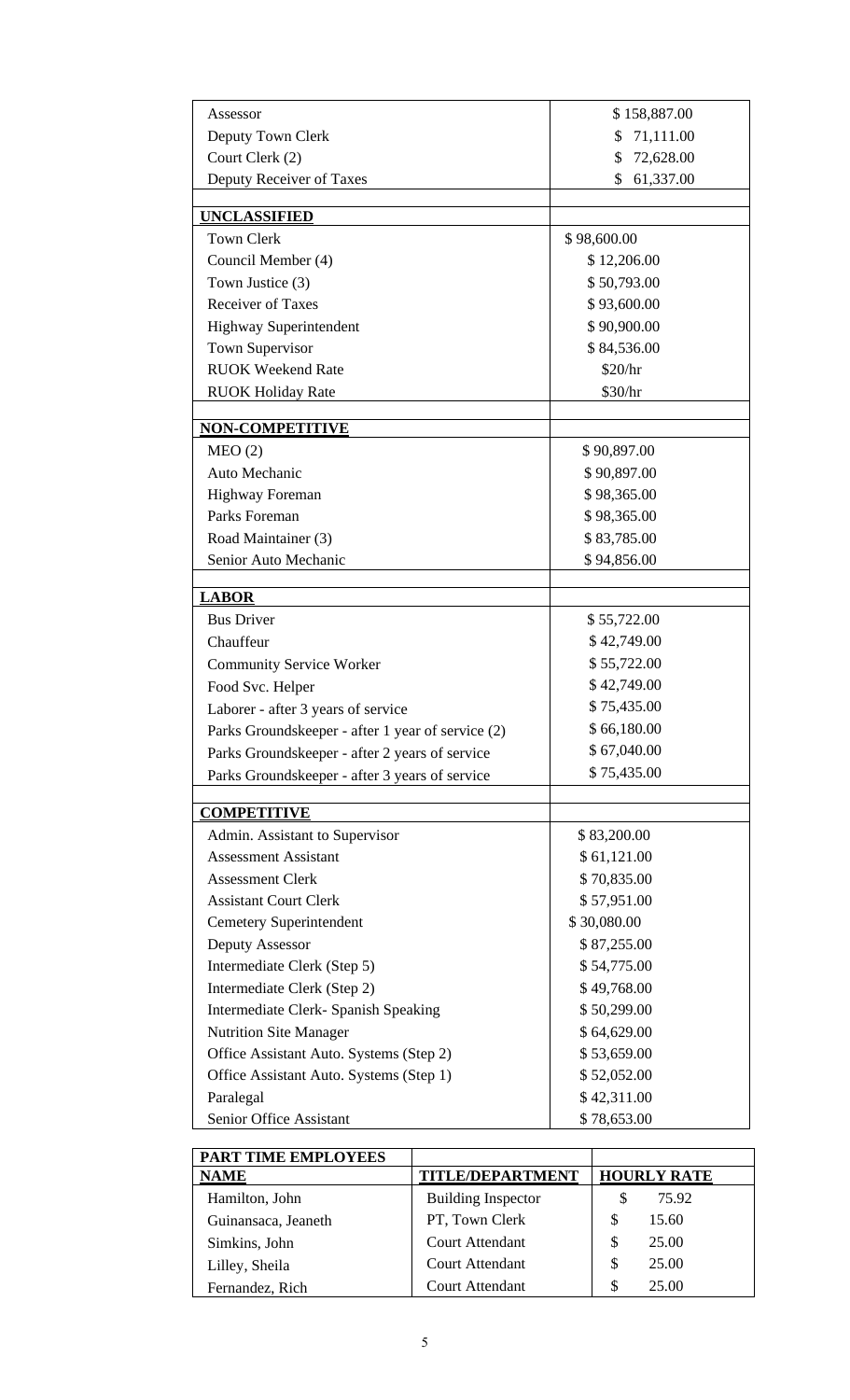| Lee, Kenneth            | <b>Court Attendant</b> | \$ | 25.00 |
|-------------------------|------------------------|----|-------|
| Mena, Ray               | <b>Court Attendant</b> | \$ | 25.00 |
| Tolliver, Ricquel       | <b>Court Attendant</b> | \$ | 25.00 |
| Juarez, Angela          | PT, Tax Receiver       | S  | 15.60 |
| Abreau, Larry           | PT, Parks              | S  | 21.38 |
| DaSilva, Marcus         | PT, Parks              | \$ | 16.64 |
| Rodriguez Castro, Frank | PT, Cemetery           | \$ | 15.34 |

# **ELECTION OFFICIALS**

**Coordinator/Liaison \$2,700.00** 

**Clerical Assistants \$60.00** 

# **Q. Surety Bonds**

**Whereas, certain officers and/or employees of the Town of Ossining designated by law are required by law to file an undertaking which shall remain in full force and effect until the expiration of their term of office, the termination of their employment, or the further resolution of this Town Board, and**

**Whereas, the Town Board of the Town of Ossining by prior resolution has determined it is more beneficial and economical to provide the undertakings by a blanketed bond;**

**It is, therefore, Resolved, that all officers and/or employees of the Town of Ossining will be bonded by a blanket bond in the amount of \$500,000 except that the following position will carry an additional surety bond in the amount of \$100,000: Receiver of Taxes.**

**R. Consulting Engineer**

**Resolved, the Town Supervisor is authorized to continue the inter-municipal agreement with the Village of Ossining to provide engineering services to the Town for the calendar year 2022, for a fee totaling \$100,536 (\$8,378.25 per month).** 

**S. Bond Counsel**

**Resolved, that the law firm of Orrick, Herrington & Sutcliff, LLP, 666 Fifth Avenue, New York, New York is hereby retained as Bond Counsel in accordance with the fees set forth in the proposal received from Orrick dated December 28, 2021.**

# **T. 2022 Schedule of Fees**

**Resolved, that the Town Board of the Town of Ossining hereby approves the following Schedule of Fees for calendar year 2022:**

| <b>Type of Application,</b>              |                                               |                             |
|------------------------------------------|-----------------------------------------------|-----------------------------|
| License or Permit/Code Chapter Reference |                                               | Fee                         |
| <b>Sale of Codebook</b>                  | Chapter 1                                     | Publisher's price           |
|                                          |                                               |                             |
| <b>Access to Records</b>                 | Chapter 45                                    |                             |
|                                          | Fees for copies of records not                | $$0.25$ per page            |
|                                          | exceeding $8\frac{1}{2}$ by 14 inches in size |                             |
|                                          | Fee for reproducing records in excess         | Actual cost of reproduction |
|                                          | of $8\frac{1}{2}$ by 14 inches in size        |                             |
|                                          | Fee for PDF Copy of Tax Map on                | \$150                       |
|                                          | CD (Office of the Assessor)                   |                             |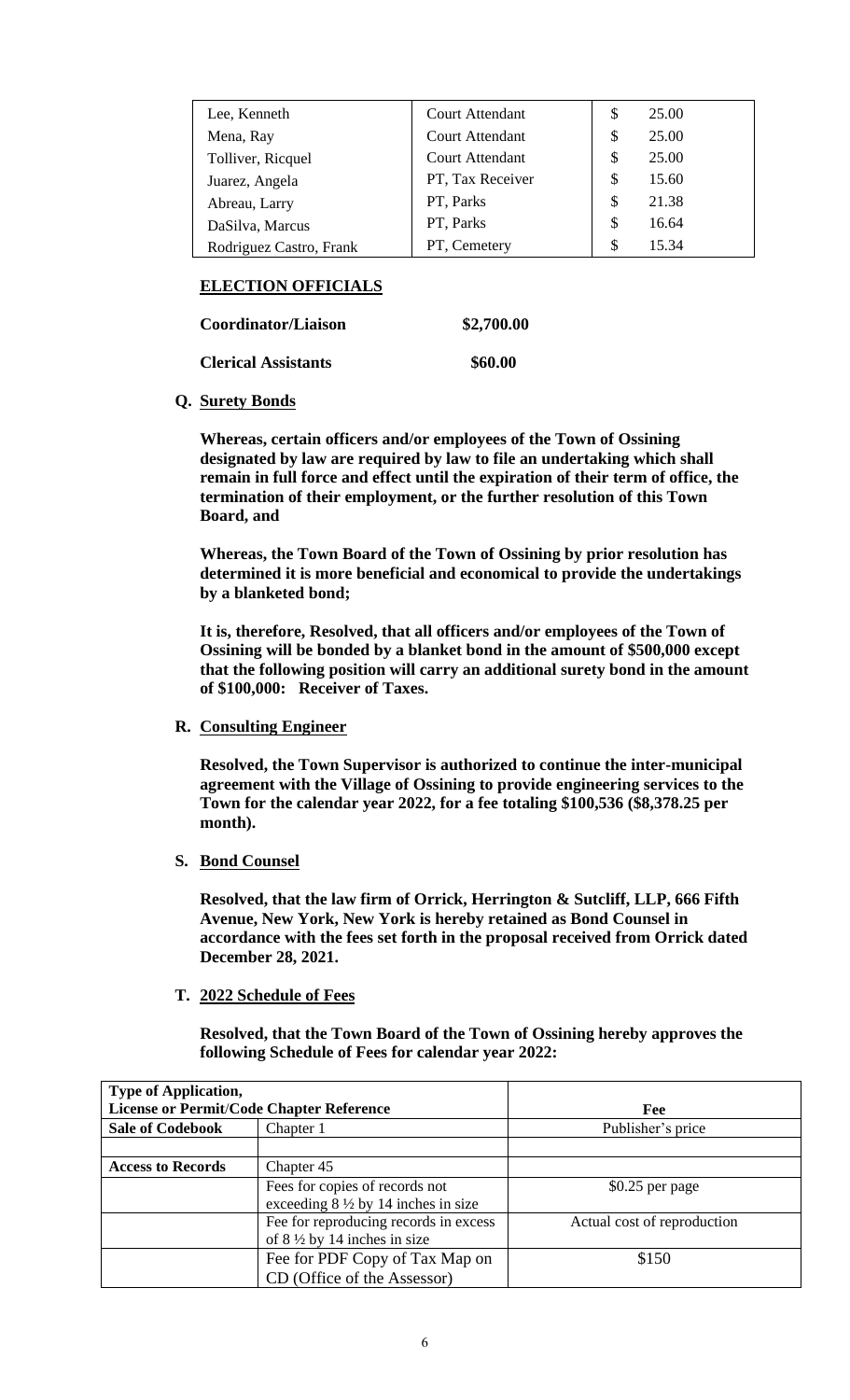| <b>Type of Application,</b>            | License or Permit/Code Chapter Reference                                    | Fee                                      |
|----------------------------------------|-----------------------------------------------------------------------------|------------------------------------------|
|                                        |                                                                             |                                          |
| <b>Alarms</b>                          | Chapter 51                                                                  |                                          |
|                                        | Annual registration                                                         | \$25                                     |
|                                        | Non Registration Fee                                                        | \$250                                    |
|                                        | False alarms:                                                               |                                          |
|                                        | 1 <sup>st</sup> and 2 <sup>nd</sup> offense                                 | Warning                                  |
|                                        | $3rd$ offense                                                               | \$50                                     |
|                                        | $4th$ offense                                                               | \$100                                    |
|                                        | $5th$ offense                                                               | \$200                                    |
|                                        | $6th$ offense                                                               | \$500                                    |
|                                        | <b>Subsequent Offenses</b>                                                  | \$500                                    |
| <b>Building</b><br><b>Construction</b> | Chapter 63                                                                  |                                          |
|                                        | Certificate of occupancy, where the<br>total value of the building is:      |                                          |
|                                        | Less than \$10,000                                                          | \$100                                    |
|                                        | Greater than \$10,000 but less than                                         | \$100                                    |
|                                        | \$20,000<br>Greater than \$20,000 but less than                             | \$100                                    |
|                                        | \$50,000<br>Greater than \$50,000 but less than                             | \$100                                    |
|                                        | \$100,000<br>Greater than \$100,000 but less                                | \$100                                    |
|                                        | than \$150,000<br>Greater than \$150,000                                    | \$100                                    |
|                                        | Building permit issuance                                                    |                                          |
|                                        | Where the total value of the work<br>is up to \$1,000                       | \$100                                    |
|                                        | For each additional \$1,000                                                 | \$15 additional per \$1000 of work value |
|                                        | Renewal of building permit                                                  | $\frac{1}{2}$ of Original B.P. Fee       |
|                                        | <b>Electrical permits</b>                                                   |                                          |
|                                        | Per dwelling                                                                | \$115                                    |
|                                        | Alteration to commercial building                                           | \$200                                    |
|                                        | New commercial construction                                                 | \$350                                    |
|                                        | Plumbing permit                                                             |                                          |
|                                        | House sewer and tie-in                                                      | \$115                                    |
|                                        | Installation of $1 - 3$ fixtures,<br>appliances or standpipe<br>connections | \$115                                    |
|                                        | Installation of $4 - 9$ fixtures                                            | \$165                                    |
|                                        | Installation of $10$ or more fixtures                                       | \$215                                    |
|                                        | <b>Backflow Device</b>                                                      | \$115                                    |
|                                        | Gas certification                                                           | \$65                                     |
|                                        | Plumbing permit if not listed                                               | \$115                                    |
|                                        | <b>HVAC Permit</b><br><b>HVAC</b> Residential                               | Same as Building Permit Fee              |
|                                        | <b>HVAC Commercial</b>                                                      | Same as Building Permit Fee              |
|                                        | Sign permit                                                                 | Same as Building Permit Fee              |
|                                        | Demolition permit                                                           |                                          |
|                                        | For structure less than 1,000<br>square feet                                | \$100                                    |
|                                        | For structure over 1,000 square<br>feet                                     | \$300                                    |
|                                        | Title search (office assistance)                                            | \$65 per property                        |
|                                        | Copies of certificates of occupancy<br>and surveys                          | \$25 per copy                            |
|                                        | Inspection and letter in lieu of                                            | \$100                                    |
|                                        | certificate of occupancy<br>Legalization of work performed                  | All fees tripled                         |
|                                        | without permits                                                             |                                          |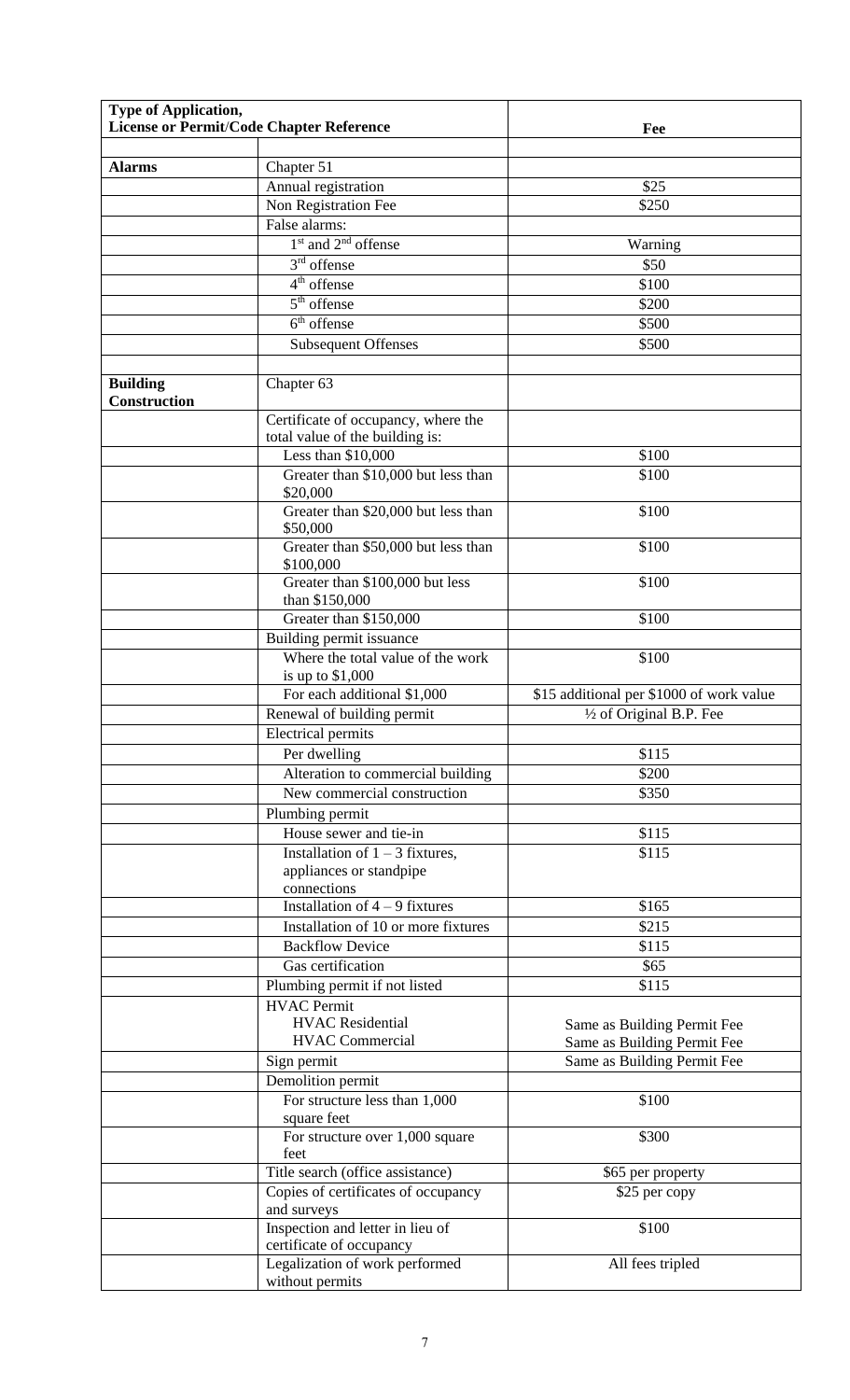| <b>Type of Application,</b>              |                                       |                                             |
|------------------------------------------|---------------------------------------|---------------------------------------------|
| License or Permit/Code Chapter Reference |                                       | Fee                                         |
|                                          | Failure to keep a scheduled appt. for | \$50                                        |
|                                          | an inspection                         |                                             |
|                                          | Same day inspection                   | \$50                                        |
|                                          | Non-mandated inspection letter        | \$50                                        |
|                                          | Any type of Permit Not Listed         | Same fee structure as filing a Building     |
|                                          | necessary and requires inspections    | Permit (based on estimated cost of project) |
| <b>Cabaret</b>                           | Chapter 68                            |                                             |
|                                          | Annual license fee                    | \$200                                       |
|                                          | After July 1                          | \$100                                       |
|                                          | Renewal application 30-day extension  | \$5 per month                               |
|                                          |                                       |                                             |
| <b>Credit Card Fees</b>                  | Payment by Credit Card                | Maximum of 3% of Transaction                |
|                                          |                                       |                                             |
| <b>Dale Cemetery</b>                     | Deed Change                           | \$100 per change                            |
|                                          |                                       |                                             |
| Dog Fees                                 | Chapter 74                            |                                             |
|                                          | <b>License Fees:</b>                  |                                             |
|                                          | Spayed/neutered:                      | \$15                                        |
|                                          | Unspayed/unneutered                   | \$23                                        |
|                                          | Seniors over age 60 are exempt from   |                                             |
|                                          | local fee                             |                                             |
|                                          | Redemption fees from impoundment      |                                             |
|                                          | of dogs<br>First impoundment          | \$20 first 24 hours;                        |
|                                          |                                       | \$5 each additional 24 hours                |
|                                          | Second impoundment                    | \$40 first 24 hours;                        |
|                                          |                                       | \$10 each additional 24 hours               |
|                                          | Third impoundment                     | \$60 first 24 hours;                        |
|                                          |                                       | \$15 each additional 24 hours               |
|                                          | Non-Resident use of the Cedar         | \$25, plus \$10 per each additional dog, up |
|                                          | Lane and Ryder Dog Parks              | to three dogs                               |
| <b>Electric Car</b>                      | Engel Park, Cedar Lane Park, Ryder    | First 3 Hours Free;                         |
| <b>Charging</b>                          | Park                                  | \$5 each additional hour                    |
|                                          |                                       |                                             |
| <b>Food Scraps</b>                       | Food Scraps Residential Kit           | \$20.00 (if paying by check)                |
| <b>Recycling Program</b>                 |                                       | \$21.00 (if paying by credit/debit card to  |
|                                          |                                       | cover convenience and per item fee)         |
|                                          | Food Scraps Compostable Bags          | \$2.00 (if paying by check)                 |
|                                          | (roll of 25 2-gallon bags)            | \$2.25 (if paying by credit/debit card to   |
|                                          |                                       | cover convenience and per item fee)         |
|                                          |                                       |                                             |
| <b>SEQR</b>                              | Chapter 85                            |                                             |
|                                          | Environmental clearance form          | No fee                                      |
|                                          | Application for preliminary           | \$100                                       |
|                                          | environmental review                  |                                             |
|                                          |                                       |                                             |
| <b>Street Opening</b>                    | Chapter 87, Part 1                    |                                             |
|                                          | Simple Curb Cut                       | \$100                                       |
|                                          | Road opening less than 150 sq. ft     | \$400                                       |
|                                          | Road opening 150 sq ft and greater    | \$500                                       |
| <b>Deposit for all</b>                   | Deposit (in form of surety bond)      | \$300 per square foot                       |
| <b>Street Openings</b>                   |                                       |                                             |
| <b>Excavation of</b>                     | Chapter 87, Part 2                    |                                             |
| <b>Topsoil or Gravel</b>                 |                                       |                                             |
|                                          | For each 10 acres of property, or any | \$75                                        |
|                                          | portion thereof, proposed to be       |                                             |
|                                          | excavated                             |                                             |
|                                          | Refund upon denial of application     | \$25                                        |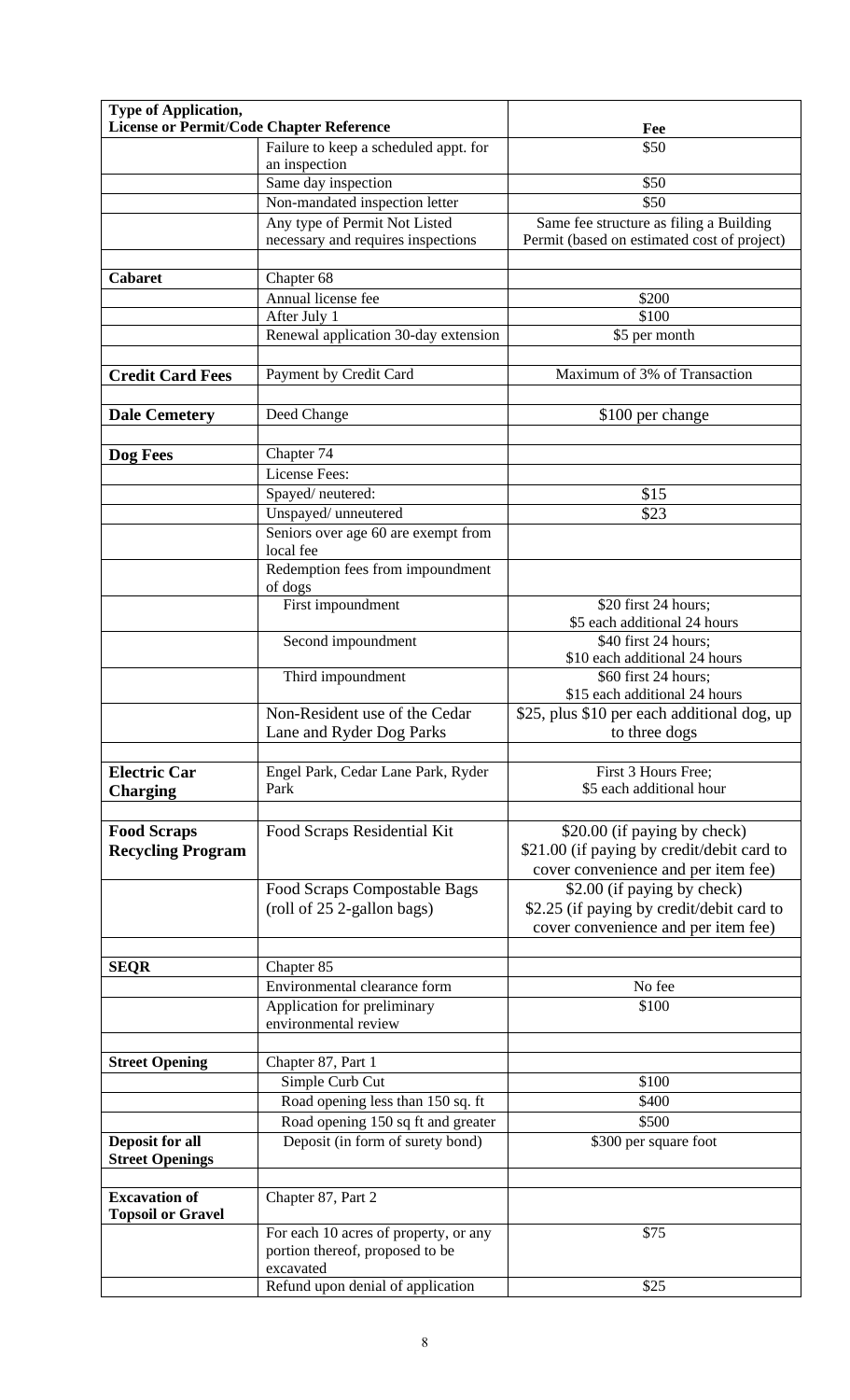| <b>Type of Application,</b>              |                                                                   |                                                                |
|------------------------------------------|-------------------------------------------------------------------|----------------------------------------------------------------|
| License or Permit/Code Chapter Reference |                                                                   | Fee                                                            |
|                                          | Permit renewal, for each 10 acres of                              | \$75                                                           |
|                                          | property, or any portion thereof,                                 |                                                                |
|                                          | proposed to be excavated                                          |                                                                |
| <b>Filling and Grading</b>               | Chapter 92                                                        |                                                                |
|                                          | Application for a filling and grading                             |                                                                |
|                                          | permit                                                            |                                                                |
|                                          | For the first acre or part thereof                                | \$200                                                          |
|                                          | For each additional acre or part                                  | \$40                                                           |
|                                          | thereof                                                           |                                                                |
|                                          | Application for a certificate of                                  |                                                                |
|                                          | completion                                                        |                                                                |
|                                          | For the first acre                                                | \$50                                                           |
|                                          | For each additional acre or part                                  | \$10                                                           |
|                                          | thereof                                                           |                                                                |
|                                          |                                                                   |                                                                |
| Floodplain                               | Chapter 102                                                       |                                                                |
| <b>Development</b>                       |                                                                   |                                                                |
| <b>Filming</b>                           | Per day                                                           | \$1400                                                         |
|                                          | Permit application                                                | \$200                                                          |
|                                          |                                                                   |                                                                |
| <b>Freshwater Wetlands</b>               | Chapter 105                                                       |                                                                |
|                                          | Application review fee for permits                                | Same fee structure as filing a Building                        |
|                                          | issued by Building Inspector (see §                               | Permit (based on estimated cost of project)                    |
|                                          | $105-6$                                                           |                                                                |
|                                          | Application review fee for permits                                | Included in site plan review fees                              |
|                                          | issued by the Planning Board (see                                 |                                                                |
|                                          | $$105-7)$                                                         |                                                                |
| <b>Parks</b>                             |                                                                   |                                                                |
|                                          | Chapter 138<br><b>Rental Fees</b>                                 |                                                                |
|                                          |                                                                   |                                                                |
|                                          | Pavilions (Ryder, Gerlach, Cedar<br>Lane                          | \$225 for 4 hours;                                             |
|                                          | Picnic Areas at Engel Park                                        | \$25 for each additional hour<br>\$75 for 4 hours;             |
|                                          |                                                                   | \$25 for each additional hour                                  |
|                                          | Fields/Facilities (Ryder Park                                     | Residents: \$50 for 2 hours, \$25 for each                     |
|                                          | baseball fields or Football/                                      | additional hour                                                |
|                                          | Soccer field; Cedar Lane Park                                     | Non-Profits: \$50 for 2 hours, \$25 for each                   |
|                                          | Football/Soccer Field; Engel                                      | additional hour                                                |
|                                          | Waterfront park Stage &                                           | Non-Residents: \$150 for 2 hours, \$50 for                     |
|                                          | Viewing/Spectator Area)                                           | each additional hour                                           |
|                                          | Fields/Facilities with Lights<br>(Gerlach Park Baseball or Soccer | Residents: \$100 for 2 hours, \$50 for each<br>additional hour |
|                                          | Field)                                                            | Non-Profits: \$100 for 2 hours, \$50 for each                  |
|                                          |                                                                   | additional hour                                                |
|                                          |                                                                   | Non-Residents: \$300 for 2 hours, \$100 for                    |
|                                          |                                                                   | each additional hour                                           |
|                                          | Multi-Use Gaming Area (Gerlach                                    | \$25/hour                                                      |
|                                          | Park)<br>Louis Engel Park Spray Park                              | \$75/hour                                                      |
|                                          | Ryder Park Tennis/Pickleball                                      | \$40 permit                                                    |
| <b>Boat Ramp</b>                         | Daily                                                             |                                                                |
|                                          | Residents                                                         | \$40                                                           |
|                                          | Nonresidents                                                      | \$50                                                           |
|                                          | Seasonal                                                          |                                                                |
|                                          | Residents                                                         | \$80                                                           |
|                                          | Nonresidents                                                      | \$150                                                          |
| <b>Cedar Lane Arts</b>                   | Meeting in Theater Room for                                       | \$30                                                           |
| Center                                   | Art Activities, 3 Hours or Less                                   |                                                                |
|                                          | Meeting in Theater Room for                                       | \$50                                                           |
|                                          | Art Activities, Up to 6 Hours                                     |                                                                |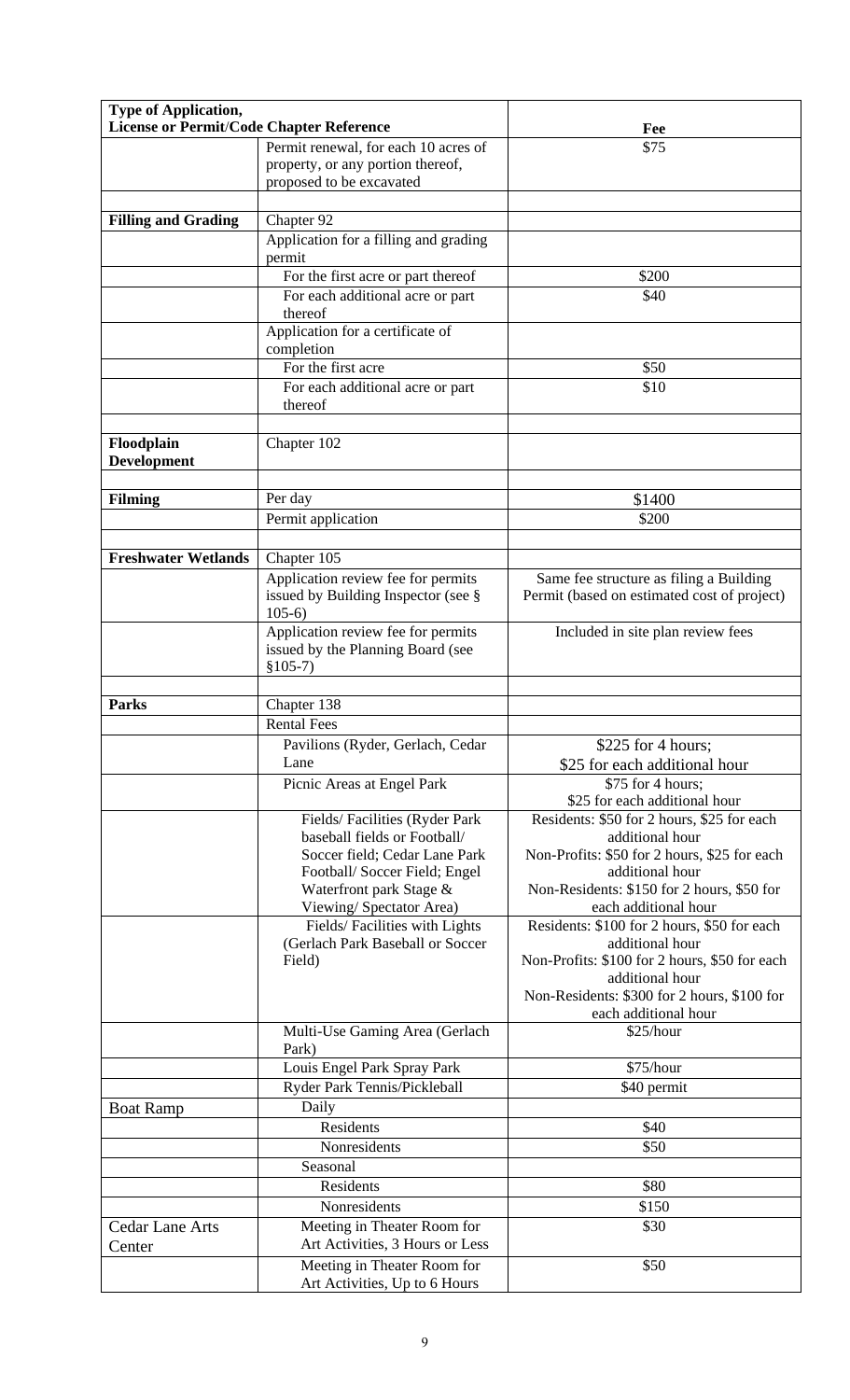| <b>Type of Application,</b><br>License or Permit/Code Chapter Reference |                                                         | Fee                                    |
|-------------------------------------------------------------------------|---------------------------------------------------------|----------------------------------------|
|                                                                         | Meeting in Theater Room for                             | \$50                                   |
|                                                                         | Non-Art Activities, 3 Hours or                          |                                        |
|                                                                         | Less                                                    |                                        |
|                                                                         | Meeting in Theater Room for                             | \$100                                  |
|                                                                         | Non-Art Activities, Up to 6                             |                                        |
|                                                                         | Hours                                                   |                                        |
|                                                                         | Meeting in Theater Room by                              | \$100                                  |
|                                                                         | For-Profit Groups, 3 Hours or                           |                                        |
|                                                                         | Less                                                    |                                        |
|                                                                         | Meeting in Theater Room by                              | \$25                                   |
|                                                                         | For-Profit Groups, Each Hour                            |                                        |
|                                                                         | over 3 Hours                                            |                                        |
|                                                                         | Art Activity Birthday Parties for                       | \$200 plus instructor's fee            |
|                                                                         | Children, 3 Hours or Less                               | and materials expense                  |
|                                                                         | Art fair events                                         | \$50 per artist booth fee              |
|                                                                         | Ceramic Weekend Workshop                                | \$100/day plus instructor fees         |
|                                                                         | $(2$ Day)                                               |                                        |
|                                                                         | Artists Group Use of Theater                            | \$10/artist/ session                   |
|                                                                         | Space, 3 Hours or Less                                  |                                        |
|                                                                         | Scout Ceramics Lesson (1                                | \$20/scout                             |
|                                                                         | learning lesson, 1 firing                               |                                        |
|                                                                         | session)                                                |                                        |
|                                                                         | <b>Firing Fees</b>                                      | \$0.05 per cubic inch for bisque       |
|                                                                         |                                                         | \$0.07 per cubic inch for cone 6 glaze |
| <b>CLAC Clay Studio</b>                                                 | <b>Rental Fees</b>                                      |                                        |
| Membership                                                              |                                                         |                                        |
|                                                                         | Studio Access with Shelf Space                          | \$300/ quarter                         |
|                                                                         | (all incomplete work must be                            |                                        |
|                                                                         | taken home when leaving)*                               |                                        |
|                                                                         | Studio Access with 1/2 storage                          | \$375/ quarter                         |
|                                                                         | unit*                                                   |                                        |
|                                                                         | Studio Access with 1 full                               | \$450/ quarter                         |
|                                                                         | storage unit*                                           |                                        |
|                                                                         | *10% rental discount when you                           |                                        |
|                                                                         | prepay six months or more in                            |                                        |
|                                                                         | advance                                                 |                                        |
|                                                                         | Use Fees                                                |                                        |
|                                                                         | Firing fee (includes both cone                          | \$0.05 per cubic inch                  |
|                                                                         | 05 bisque and cone 6 glaze)                             |                                        |
|                                                                         | Clay (midrange stoneware)                               | \$15 per 25 pound bag                  |
|                                                                         | Reclaimed clay from bucket                              | \$10 per 25 pound bag                  |
|                                                                         | Mid-range Porcelain clay                                | \$20 per 25 pound bag                  |
|                                                                         | Deposit for Key to                                      | \$200                                  |
|                                                                         | Access CLAC                                             |                                        |
| Kayak Storage at<br>Louis Engel Park                                    | Year-round storage                                      | \$175                                  |
| <b>Peddlers</b>                                                         | Chapter 144                                             |                                        |
|                                                                         | Annual license fee                                      | \$100                                  |
|                                                                         |                                                         |                                        |
|                                                                         |                                                         |                                        |
| <b>Police Fees</b>                                                      | One Day Peddler's Permit<br>Vehicle Impound Release Fee | \$25<br>\$25                           |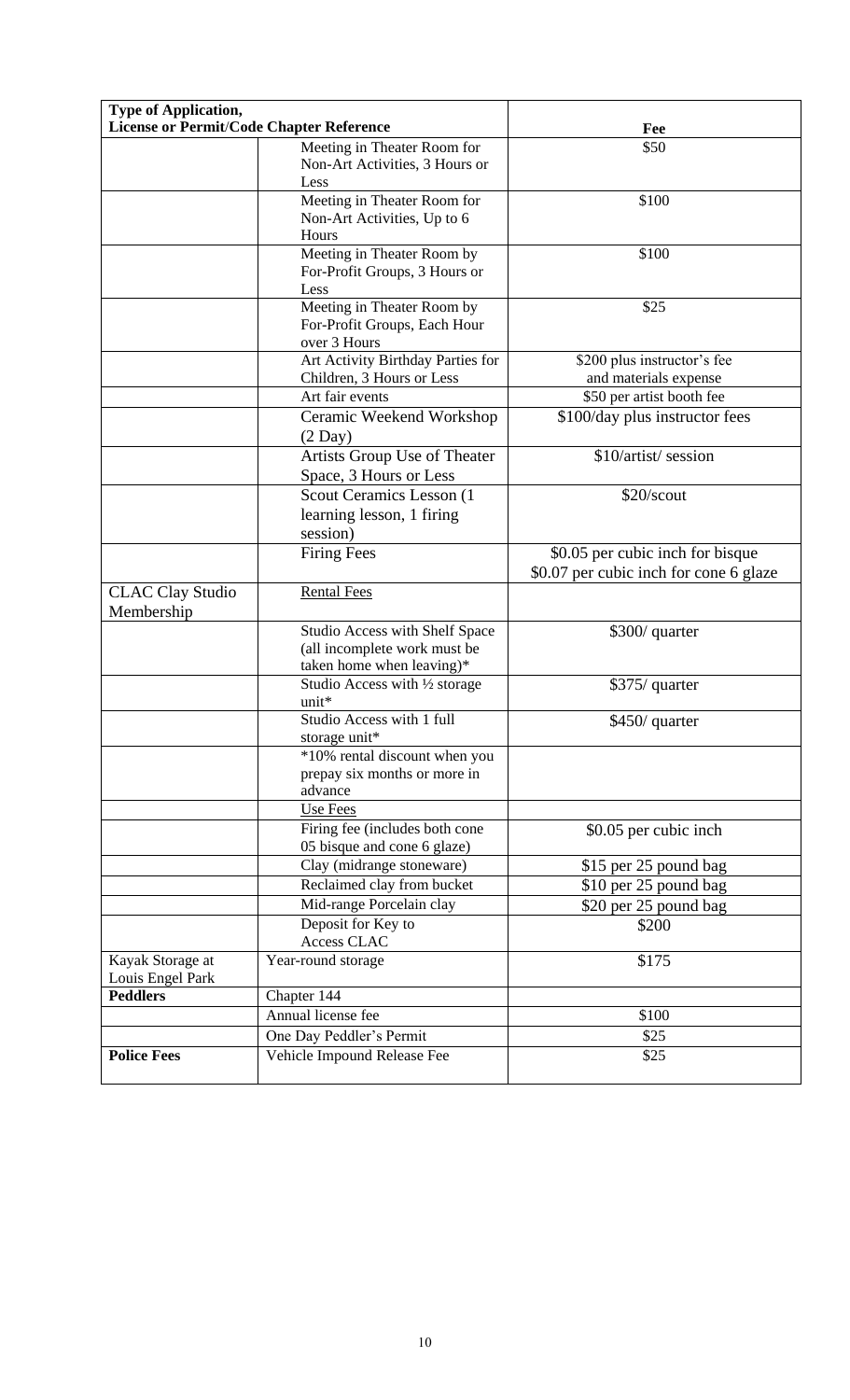| <b>Type of Application,</b><br><b>License or Permit/Code Chapter Reference</b> |                                                                                              | Fee                                                                                                                                                                                                                                                                            |
|--------------------------------------------------------------------------------|----------------------------------------------------------------------------------------------|--------------------------------------------------------------------------------------------------------------------------------------------------------------------------------------------------------------------------------------------------------------------------------|
| <b>Special Events</b>                                                          | Chapter 166                                                                                  |                                                                                                                                                                                                                                                                                |
|                                                                                | Special Event Permit Application Fee                                                         | \$25.00 non-refundable fee                                                                                                                                                                                                                                                     |
|                                                                                | Approved Special Event Fee:                                                                  | Event Level 1 (less than 300 people in<br>attendance): \$200.00 per event<br>Event Level 2 (between 300-499 people in<br>attendance): \$500.00 per event<br>Event Level 3 (more than 500 people in                                                                             |
|                                                                                |                                                                                              | attendance): \$700.00 per event                                                                                                                                                                                                                                                |
|                                                                                | Security Deposit for Approved<br>Special Event (unless otherwise<br>specified in the permit) | Event Level 1 (less than 300 people in<br>attendance): \$200.00 per event<br>Event Level 2 (between 300-499 people in<br>attendance): \$500.00 per event<br>Event Level 3 (more than 500 people in<br>attendance): \$700.00 per event                                          |
|                                                                                | <b>Banner Application Fee</b>                                                                | For events in the Town of Ossining -<br>including the Village of Ossining and the<br>portion of the Village of Briarcliff Manor<br>located in the Town of Ossining: \$25.00<br>non-refundable fee<br>For events outside of the Town of Ossining:<br>\$50.00 non-refundable fee |
| <b>Steep Slopes</b>                                                            | Chapter 167                                                                                  |                                                                                                                                                                                                                                                                                |
|                                                                                | Application and inspection fee,<br>residential only                                          | \$100                                                                                                                                                                                                                                                                          |
|                                                                                | Application and inspection fee,<br>nonresidential                                            | Included in site plan review fees                                                                                                                                                                                                                                              |
|                                                                                |                                                                                              |                                                                                                                                                                                                                                                                                |
| <b>Streams</b> and<br><b>Watercourses</b>                                      | Chapter 169                                                                                  |                                                                                                                                                                                                                                                                                |
|                                                                                | Permit application                                                                           | Same fee structure as filing a Building<br>Permit (based on estimated cost of project)                                                                                                                                                                                         |
| <b>Taxicabs and</b><br><b>Limousines</b>                                       | Chapter 182                                                                                  |                                                                                                                                                                                                                                                                                |
|                                                                                | Fare within Town, or Between Town<br>and Village                                             | \$4.75                                                                                                                                                                                                                                                                         |
|                                                                                | For each taxicab or limousine<br>owner's license, on initial application                     | \$100                                                                                                                                                                                                                                                                          |
|                                                                                | For each taxicab or limousine<br>owner's license, for each annual<br>renewal thereof         | \$50                                                                                                                                                                                                                                                                           |
|                                                                                | For each taxicab or limousine<br>owner's supplementary license                               | \$25                                                                                                                                                                                                                                                                           |
|                                                                                | For each vehicle licensed as a taxicab<br>or limousine                                       | \$25                                                                                                                                                                                                                                                                           |
|                                                                                | For each taxicab or limousine driver's<br>license                                            | \$10                                                                                                                                                                                                                                                                           |
|                                                                                | For each taxicab or limousine<br>substituted                                                 | \$25                                                                                                                                                                                                                                                                           |
|                                                                                | For replacement of a lost or destroyed<br>taxicab or limousine license or sticker            | \$20                                                                                                                                                                                                                                                                           |
|                                                                                | For replacement of each driver's<br>license or badge                                         | \$5                                                                                                                                                                                                                                                                            |
| <b>Call-a-Cab Coupons</b>                                                      |                                                                                              |                                                                                                                                                                                                                                                                                |
|                                                                                | Cost to qualifying senior citizen                                                            | \$3.00 per coupon                                                                                                                                                                                                                                                              |
|                                                                                | Redemption by Town to participating<br>taxi company                                          | \$4.75 per coupon                                                                                                                                                                                                                                                              |
| <b>Senior Services</b>                                                         | Contribution from Qualifying Senior<br>Citizen                                               |                                                                                                                                                                                                                                                                                |
|                                                                                | <b>Congregate Meals</b>                                                                      | \$3.00                                                                                                                                                                                                                                                                         |
|                                                                                | <b>Home Delivered Meals</b>                                                                  | \$3.50                                                                                                                                                                                                                                                                         |
| <b>Tax Foreclosure</b>                                                         | <b>Title Search</b>                                                                          | \$250.00                                                                                                                                                                                                                                                                       |
|                                                                                | Legal & Publication Fees                                                                     | \$700.00                                                                                                                                                                                                                                                                       |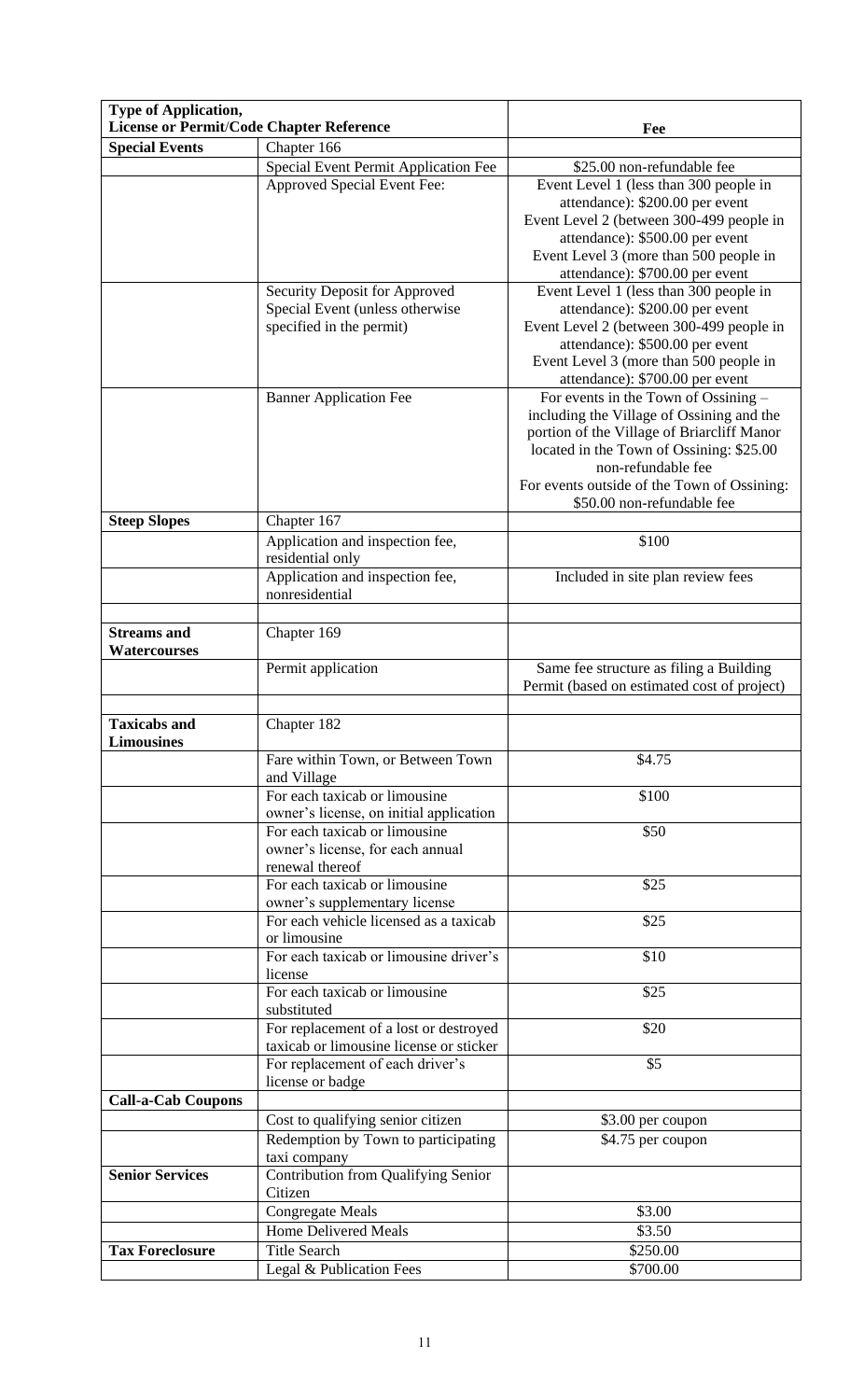| <b>Type of Application,</b>                     |                                                                                                                                                               |                                                                                                                                      |                                                                                                                    |
|-------------------------------------------------|---------------------------------------------------------------------------------------------------------------------------------------------------------------|--------------------------------------------------------------------------------------------------------------------------------------|--------------------------------------------------------------------------------------------------------------------|
| <b>License or Permit/Code Chapter Reference</b> |                                                                                                                                                               | Fee                                                                                                                                  |                                                                                                                    |
| <b>Tax Receiver</b>                             | Administrative Re-Levy Fee for                                                                                                                                | \$100                                                                                                                                |                                                                                                                    |
|                                                 | Unpaid Village water rents                                                                                                                                    |                                                                                                                                      |                                                                                                                    |
|                                                 | Memo Bill Fee-Per Bill                                                                                                                                        |                                                                                                                                      | \$5.00                                                                                                             |
|                                                 | <b>Bounced Check Fee-Per Item</b><br>Returned                                                                                                                 |                                                                                                                                      | \$20.00                                                                                                            |
|                                                 | Annual Tax File Subscription Charge<br>for Tax Service Agencies                                                                                               |                                                                                                                                      | \$600.00                                                                                                           |
|                                                 | Mailing Expense for Second Notice                                                                                                                             |                                                                                                                                      | \$2.00                                                                                                             |
| <b>Telecommunication</b>                        | Chapter 182A                                                                                                                                                  |                                                                                                                                      |                                                                                                                    |
|                                                 | New telecommunications tower                                                                                                                                  |                                                                                                                                      | \$5,000                                                                                                            |
|                                                 | Co-location of an existing                                                                                                                                    |                                                                                                                                      | \$2,000                                                                                                            |
|                                                 | telecommunications tower or high<br>structure where no increase in height<br>of the tower or structure is required                                            |                                                                                                                                      |                                                                                                                    |
| <b>Towing Services</b><br><b>Agreement</b>      | Chapter 182B                                                                                                                                                  |                                                                                                                                      |                                                                                                                    |
|                                                 | Fees and services                                                                                                                                             | <b>Normal business</b><br>hours Mon-Fri<br>8:00 a.m. to 5:00<br>p.m.                                                                 | Sat/Sun/holidays and<br>after 5:00 p.m.<br>weekdays                                                                |
|                                                 | Light-duty straight Town (3 tons<br>DVW)                                                                                                                      | \$94.50                                                                                                                              | \$120.75                                                                                                           |
|                                                 | Light-duty service call                                                                                                                                       | \$78.75                                                                                                                              | \$105                                                                                                              |
|                                                 | Gate/yard                                                                                                                                                     | ----                                                                                                                                 | \$47.25                                                                                                            |
|                                                 | Mileage, per mile                                                                                                                                             | \$4.20                                                                                                                               | \$4.20                                                                                                             |
|                                                 | $2nd$ truck                                                                                                                                                   | \$94.50                                                                                                                              | \$120.75                                                                                                           |
|                                                 | Light-duty winching                                                                                                                                           | \$94.50                                                                                                                              | \$120.75                                                                                                           |
|                                                 | Storage, per day                                                                                                                                              | \$50                                                                                                                                 | \$50                                                                                                               |
|                                                 |                                                                                                                                                               |                                                                                                                                      |                                                                                                                    |
| <b>Tree Removal</b>                             | Chapter 183                                                                                                                                                   |                                                                                                                                      |                                                                                                                    |
|                                                 | Tree removal permit, residential only                                                                                                                         | \$100<br>Included in site plan review fees                                                                                           |                                                                                                                    |
|                                                 | Tree removal permit, nonresidential                                                                                                                           |                                                                                                                                      |                                                                                                                    |
|                                                 | Tree Bank Fund                                                                                                                                                | \$165 per caliper inch                                                                                                               |                                                                                                                    |
| <b>Planning and Zoning</b><br><b>Boards</b>     |                                                                                                                                                               |                                                                                                                                      |                                                                                                                    |
|                                                 | All appeals and applications made to<br>the Board of Appeals                                                                                                  |                                                                                                                                      | \$350                                                                                                              |
|                                                 | Special permit application                                                                                                                                    |                                                                                                                                      | \$350                                                                                                              |
|                                                 | Site plan or conditional use permit                                                                                                                           |                                                                                                                                      | \$350                                                                                                              |
|                                                 | Application review fee                                                                                                                                        | \$350, plus \$25 per parking space                                                                                                   |                                                                                                                    |
|                                                 | Inspection fee                                                                                                                                                | Same as application review fee                                                                                                       |                                                                                                                    |
|                                                 | Request for rezoning or zoning<br>amendment review fee                                                                                                        | \$1,000 plus \$50 per acre of property owned<br>or controlled by the applicant to which the<br>rezoning or zoning amendment pertains |                                                                                                                    |
|                                                 | Environmental quality review. A full<br>environmental assessment form<br>review fee is required in all cases<br>when this form is part of the<br>application. |                                                                                                                                      | \$200                                                                                                              |
|                                                 | Performance and maintenance bonds                                                                                                                             |                                                                                                                                      | The amount of all performance and<br>maintenance bonds shall be established by<br>the Planning Board, based upon a |
|                                                 |                                                                                                                                                               |                                                                                                                                      | recommended amount as specified by the<br>Town Engineer                                                            |
|                                                 | Each bond reduction request                                                                                                                                   |                                                                                                                                      | \$100                                                                                                              |
| <b>Escrow Accounts</b>                          | For subdivisions, based on number                                                                                                                             |                                                                                                                                      |                                                                                                                    |
|                                                 | of lots                                                                                                                                                       |                                                                                                                                      |                                                                                                                    |
|                                                 | $0$ to $2$<br>3 to 10                                                                                                                                         |                                                                                                                                      | \$5,000<br>\$10,000                                                                                                |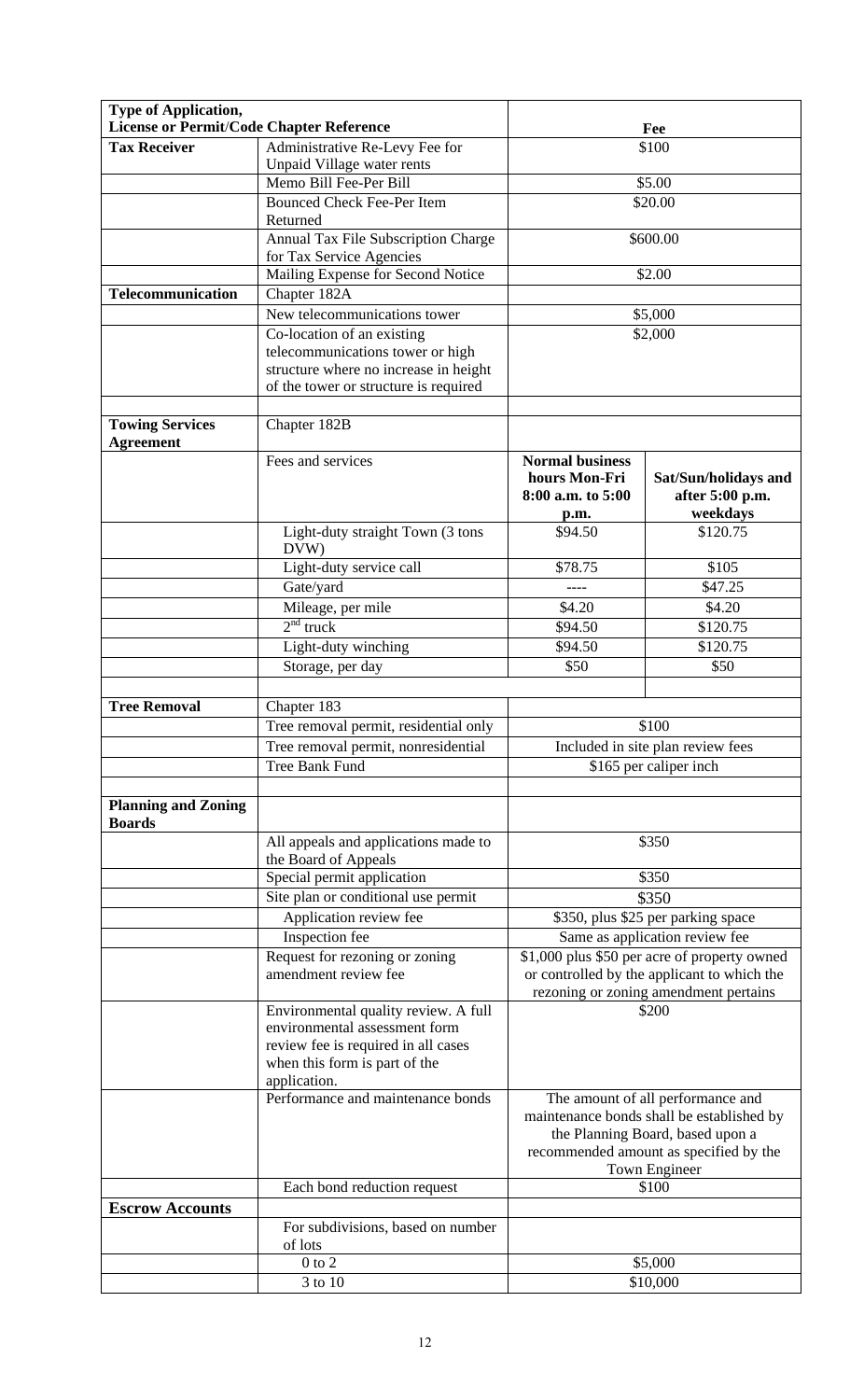| Type of Application,                            |                                                                                                                                                                                           |                                                                                                                                 |
|-------------------------------------------------|-------------------------------------------------------------------------------------------------------------------------------------------------------------------------------------------|---------------------------------------------------------------------------------------------------------------------------------|
| <b>License or Permit/Code Chapter Reference</b> |                                                                                                                                                                                           | Fee                                                                                                                             |
|                                                 | 11 to 35                                                                                                                                                                                  | \$25,000                                                                                                                        |
|                                                 | More than 35                                                                                                                                                                              | \$60,000                                                                                                                        |
|                                                 | For site plan, conditional use                                                                                                                                                            |                                                                                                                                 |
|                                                 | permits and special permits, based                                                                                                                                                        |                                                                                                                                 |
|                                                 | on square footage                                                                                                                                                                         |                                                                                                                                 |
|                                                 | 0 to 3,000                                                                                                                                                                                | \$5,000                                                                                                                         |
|                                                 | 3,001 to 20,000                                                                                                                                                                           | \$10,000                                                                                                                        |
|                                                 | 20,001 to 50,000                                                                                                                                                                          | \$25,000                                                                                                                        |
|                                                 | Greater than 50,000                                                                                                                                                                       | \$60,000                                                                                                                        |
|                                                 | For minor applications (includes<br>wetland permits, filling and<br>grading permits, etc.)                                                                                                | \$5,000 Escrow                                                                                                                  |
|                                                 | Variances                                                                                                                                                                                 | \$350                                                                                                                           |
|                                                 | Pre-application meetings to discuss                                                                                                                                                       | \$500                                                                                                                           |
|                                                 | conceptual proposals, per meeting                                                                                                                                                         |                                                                                                                                 |
|                                                 | After the fact application (Planning &<br>Zoning)                                                                                                                                         | <b>Application Fee Tripled</b>                                                                                                  |
|                                                 | Beekeeping                                                                                                                                                                                | \$75 initial application; \$0 renewal                                                                                           |
|                                                 | <b>Accessory Dwelling</b>                                                                                                                                                                 |                                                                                                                                 |
|                                                 | Initial application                                                                                                                                                                       | \$300                                                                                                                           |
|                                                 | Each renewal                                                                                                                                                                              | \$150                                                                                                                           |
| <b>Subdivision of</b>                           | Chapter 176                                                                                                                                                                               |                                                                                                                                 |
| Land                                            |                                                                                                                                                                                           |                                                                                                                                 |
|                                                 | Application review fee                                                                                                                                                                    |                                                                                                                                 |
|                                                 | Major                                                                                                                                                                                     |                                                                                                                                 |
|                                                 | Preliminary plat                                                                                                                                                                          | \$200, plus \$125 per lot                                                                                                       |
|                                                 | Final plat                                                                                                                                                                                | \$200, plus \$125 per lot                                                                                                       |
|                                                 | Minor                                                                                                                                                                                     | \$200, plus \$125 per lot                                                                                                       |
|                                                 | Recreation fee. However, in the case<br>of multifamily developments, the<br>Planning Board may adjust the<br>recreation fee in relation to the<br>recreational facilities provided within | \$7,500 per lot or dwelling unit.                                                                                               |
|                                                 | the subject development.<br>Recreation Fee-Affordable Housing                                                                                                                             | \$2,500 per lot or dwelling unit                                                                                                |
|                                                 | Inspection fee                                                                                                                                                                            | 3% of the Town Engineer's estimated cost<br>for all utility and roadway improvements,<br>plus \$100 for an engineering estimate |
|                                                 | Escrow account deposits                                                                                                                                                                   | (See fees under "Escrow Accounts" above.)                                                                                       |

# **U. Dale Cemetery Fee Schedule 2022**

**Resolved, that the Town Board of the Town of Ossining hereby approves the following Schedule of Fees for Dale Cemetery for calendar year 2022:**

# **GRAVE PRICES**

- **Single Depth Grave: \$2,500**
- **Double Depth Grave: \$3,000**
- **Child's Grave (2 ½ ' x 5'): \$750**
- **Baby Grave (18" X 26"): \$550**
- **Cremation Grave Space (3' X 3') \$1,100**

# **COLUMBARIUM PRICES**

- **Somerset Columbarium Niche (Holds Two Urns): \$1,700\***
- **Interment of Second Urn: \$200**
- **Bronze Name & Date Plate with Installation: \$650\*\***
- **Bronze Name Plate with Installation: \$175\*\***
- **Bronze Date Plate with Installation: \$85\*\***
- **\* Price Includes Original Interment**
- **\*\* Must be ordered with Dale Cemetery**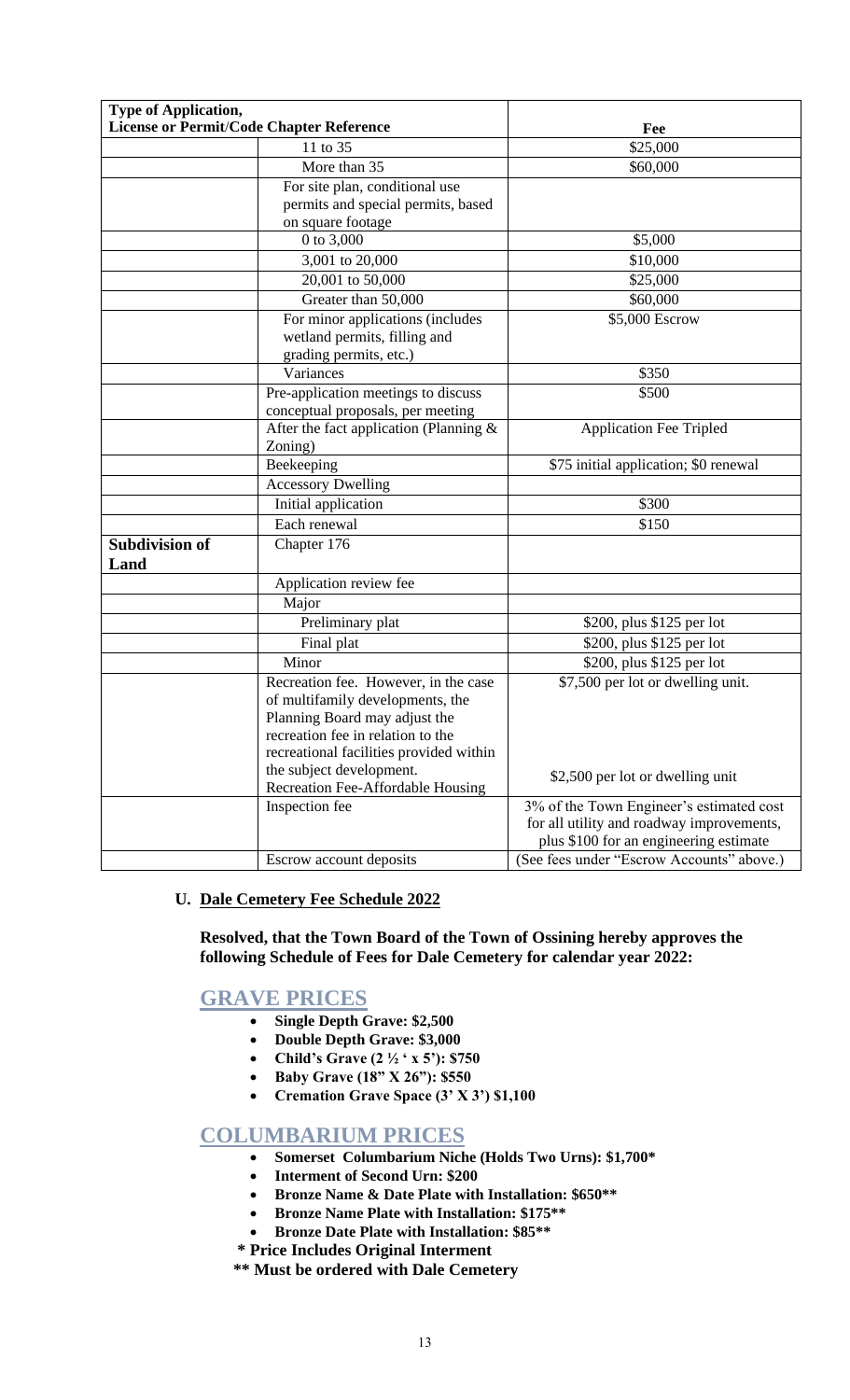# **SECTION 12 INTERMENT PRICES**

- **Opening/Saturday Fee: \$1,875/\$850**
	- **Cremation with Vault/Saturday Fee: \$1100/\$500**
- **Use of two Graves for One Interment: Additional charge of \$1275. Total Fee \$3,150**

# **INTERMENT PRICES**

- **Single Depth : \$1800**
- **Double Depth : \$2100**
- **Child's Grave(Up to 5' in Length): \$800**
- **Baby Grave (Up to 26" in Length): \$700**
- **Saturday Fee: \$650**

# **INTERMENT CREMATED REMAINS**

- **Cremated Remains: \$750**
- **Cremated Remains Burial – each additional container, Same Time & Grave: \$350**
- **Cremated Remains Placed in Casket – Each Additional Container: \$350**
- **Saturday Fee: \$300**

# **DISINTERMENT CHARGES**

- **Disinterment remaining here (with vault)**
	- o **Single Depth: \$3100**
	- o **Double Depth: \$3500**
- **Disinterment remaining here (casket only)**
	- o **Single Depth: \$3225**
	- o **Double Depth: \$3650**
- **Disinterment to another cemetery (with vault): \$2100\*\*\*\***
- **Disinterment to another cemetery (casket only): \$2750\*\*\*\***
- **Disinterment of Cremated Remains to be removed from cemetery: \$925**
	- **Disinterment of Cremated Remains to another grave site in Dale Cemetery on the same day as the disinterment: \$1350\***
	- **Disinterment of Cremated Remains to Somerset Columbarium: \$850\***
	- **NO DISINTERMENT ON SATURDAY OR HOLIDAY – MONDAY THRU FRIDAY ONLY**

**\*New containers, urns, or caskets must be supplied by a licensed funeral director or family representative, if needed. They will not be supplied by the cemetery.** 

**\*\*\*\*The above disinterment charges are for labor only. There will be additional charges if a new wood box or steel vault is necessary at the time of removal.**

# **WORK PERMIT FEES**

- **Includes Inscriptions, headstone cleaning, planting: \$75**
- **Use of cemetery water \$25**

**INDIGENT BURIAL**

**\$750**

# **ADDITIONAL CHARGES**

- **There are NO INTERMENTS on Sundays or Holidays**
- **Burials must arrive by 2PM Monday thru Friday; Saturday burials must arrive by 11:30AM. There will be a charge of \$175 per half hour for late arrivals.**
- **Dale Cemetery, must be notified by 11:00 AM on Friday if a burial is scheduled for the following Monday, otherwise there is a \$750 fee for weekend preparation.**
- **There will be a \$200 fee in winter if frost/ice/snow conditions exist.**
- **Saturday Interment Fee: \$650 – by 11:30AM**
- **Saturday Cremated remains Interment Fee: \$400**
- **Duplicate Deed Fee: \$100**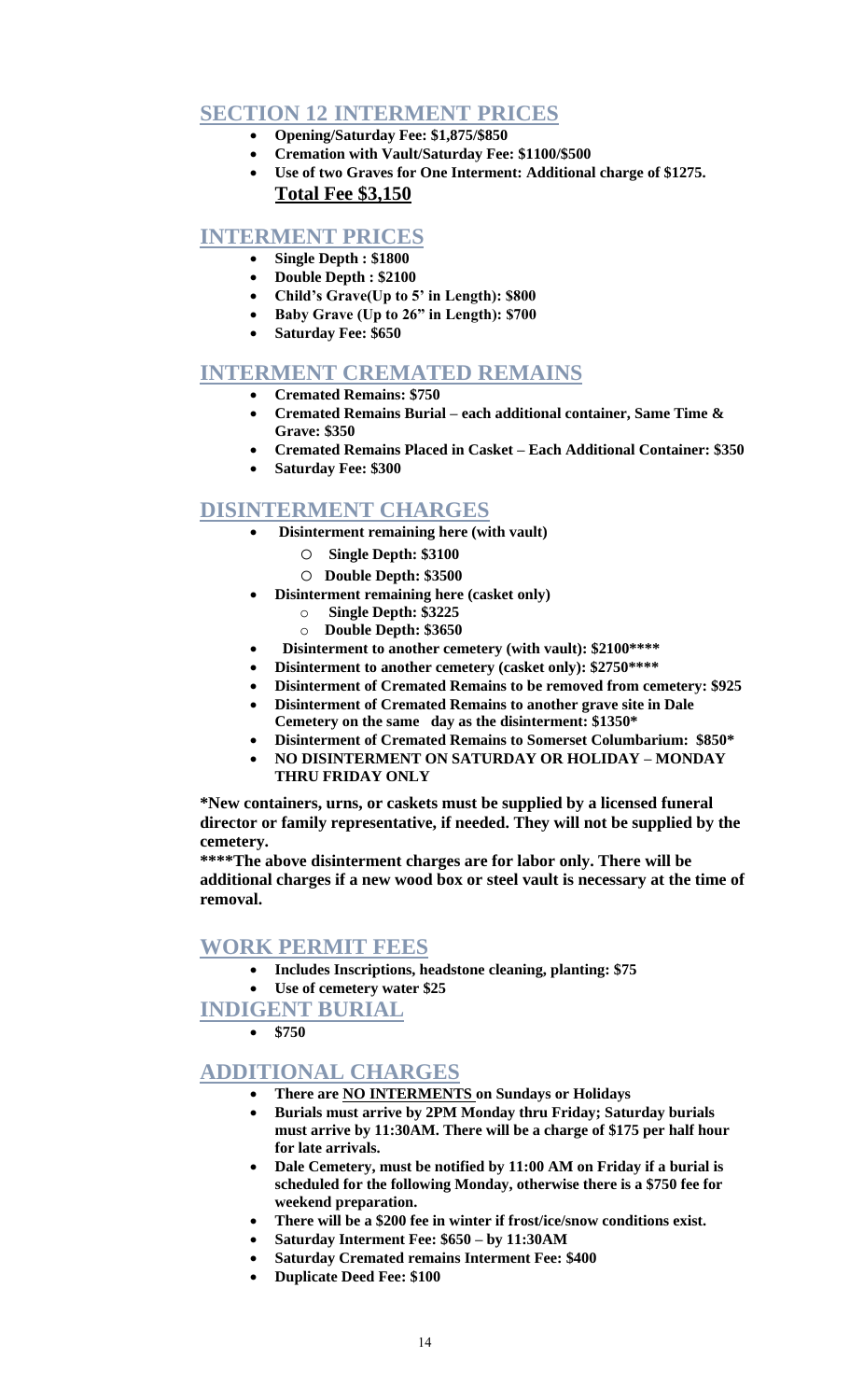- **Temporary grave marker \$25**
- **Flower arrangement disposal over ten up to 25 pieces \$75**

## **V. Records Management Officer**

**Resolved, that pursuant to Section 57.19 of the Local Government Records Law, the Town Board hereby appoints Susanne Donnelly, Town Clerk Records Management Officer of the Town of Ossining.**

## **W. Appointment of Marriage Officers**

**Resolved, that the Town Board hereby appoints Susanne Donnelly, Dana Levenberg, and Martha C. Quituisaca as Marriage Officers for the Town of Ossining for 2022.**

## **X. Finance-Investment Policy**

**RESOLVED, that the Town Board of the Town of Ossining hereby adopts the Investment Policy as follows:**

## **INVESTMENT POLICY FOR THE TOWN OF OSSINING**

## **I. SCOPE**

**This investment policy applies to all moneys and other financial resources available for investment on its own behalf or on behalf of any other entity of individual.**

# **II. OBJECTIVES**

**The primary objectives of the local government's investment activities are, in priority order,**

- **to conform with all applicable federal, state and other legal requirements (legal);**
- **to adequately safeguard principal (safety);**
- **to provide sufficient liquidity to meet all operating requirements (liquidity); and**
- **to obtain a reasonable rate of return (yield).**

# **III. DELEGATION OF AUTHORITY**

**The governing board's responsibility for administration of the investment program is delegated to the Town Supervisor who shall establish written procedures for the operation of the investment program consistent with these investment guidelines. Such procedures shall include an adequate internal control structure to provide a satisfactory level of accountability based on a data base or records incorporating description and amounts of investments, transaction dates, and other relevant information and regulate the activities of subordinate employees.**

# **IV. PRUDENCE**

**All participants in the investment process shall seek to act responsibly as custodians of the public trust and shall avoid any transaction that might impair public confidence in the Town of Ossining to govern effectively.**

**Investments shall be made with judgment and care, under circumstances then prevailing, which persons of prudence discretion and intelligence exercise in the management of their own affairs, not for speculation, but for**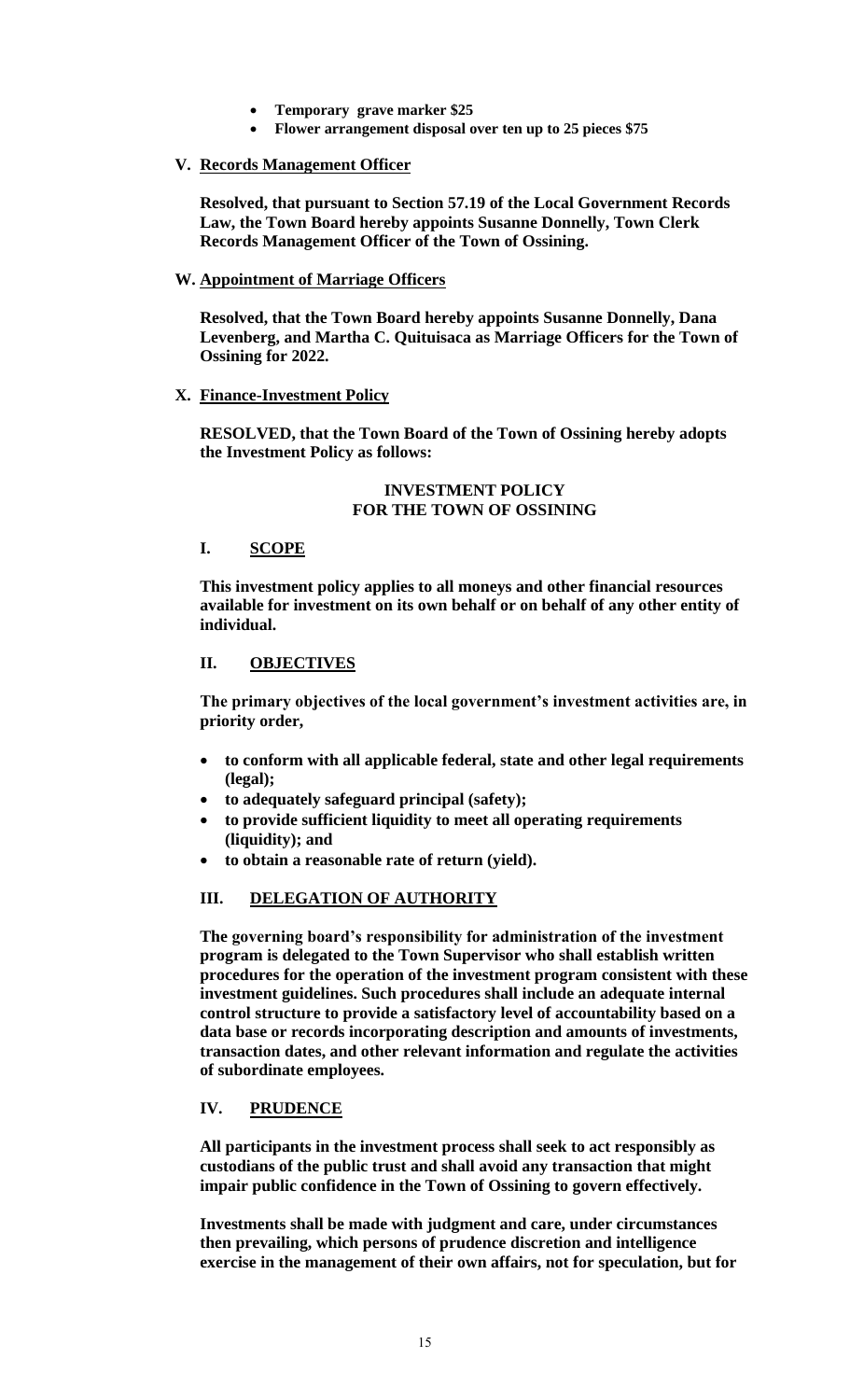**investment, considering the safety of the principal as well as the probable income to be derived.**

**All participants involved in the investment process shall refrain from personal business activity that could conflict with proper execution of the investment program, or which could impair their ability to make impartial investment decisions.**

# **V. DIVERSIFICATION**

**It is the policy of the Town of Ossining to diversify its deposits and investments by financial institution, by investment instrument, and by maturity scheduling.**

## **VI. INTERNAL CONTROLS**

**It is the policy of the Town of Ossining for all moneys collected by any officer or employee of the government to transfer those funds to the Finance Department and deposited in a designated Town of Ossining revenue account within one business day of receipt of the funds. The Town Supervisor's office shall receive a copy of the transaction record. Employees will receive a written receipt for any cash amounts forwarded to the Finance Department and should maintain original receipt(s) in department records and copies of the receipt(s) in personal records.**

**The Town Supervisor is responsible for establishing and maintaining an internal control structure to provide reasonable, but not absolute, assurance that deposits and investments are safeguarded against loss from unauthorized use or disposition, that transactions are executed in accordance with management's authorization and recorded properly, and are managed in compliance with applicable laws and regulations.**

### **VII. DESIGNATION OF DEPOSITORIES**

**The banks and trust companies authorized for the deposit of Town monies are:**

**Depository Name Officer J. P. Morgan Chase Bank Betsy Davis**<br> **Betsy Davis**<br> **Betsy Davis**<br> **Betsy Davis Wells Fargo Bank Sterling Bank Michael McGuire TD Bank Ryan Fohl Tompkins Community Bank Maria G. Lopez Connect One Bank Rori Sagal NYCLASS Joel Friedman Valley National Bank Kelly Velasquez-Carcich** 

#### **VIII. COLLATERALIZING OF DEPOSITS**

**In accordance with the provisions of General Municipal Law, §10, all deposits of the Town of Ossining, including certificates of deposit and special time deposits, in excess of the amount insured under the provisions of the Federal Deposit Insurance Act shall be secured:**

- **1. By a pledge of "eligible securities" with an aggregate "market value," Or provided by General Municipal Law, §10, equal to the aggregate Amount of deposits from the categories designated in Appendix A to the policy.**
- **2. By an eligible "irrevocable letter of credit" issued by a qualified bank (or federal home loan bank) other than the bank with the deposits in**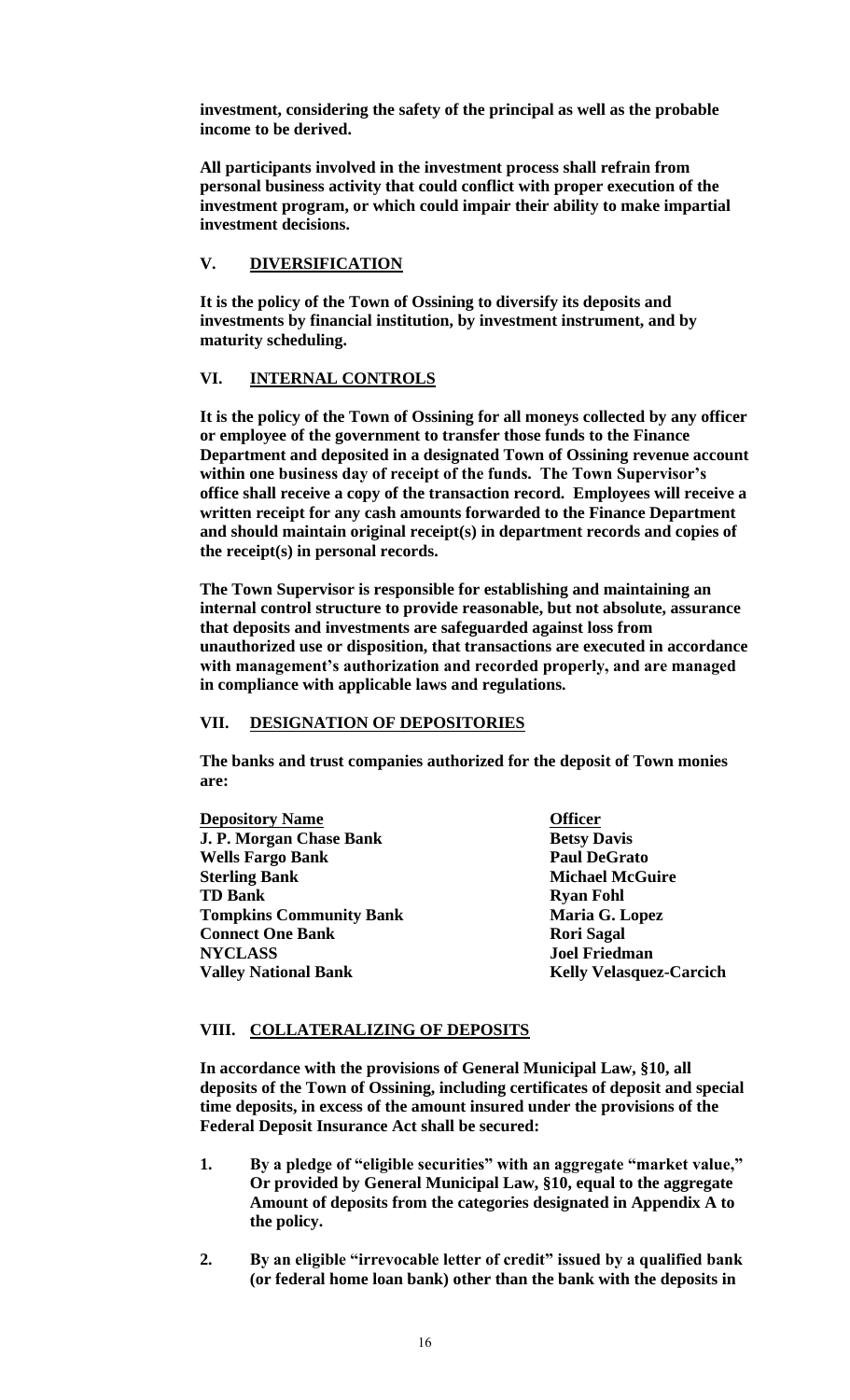**favor of the government for a term not to exceed 90 days with an aggregate value equal to 140% (100% if federal home loan bank) of the aggregate amount of deposits and the agreed upon interest, if any. A qualified bank is one whose commercial paper and other unsecured short-term debt obligations are rated in one of the three highest rating categories by at least one nationally recognized statistical rating organization or by a bank that is in compliance with applicable federal minimum risk-based capital requirements.**

**3. By an eligible surety bond payable to the government for an amount at least equal to 100% of the aggregate amount of deposits and the agreed upon interest, if any, executed by an insurance company authorized to do business in New York State, whose claims - paying ability is rated in the highest rating category by at least two nationally recognized statistical rating organizations.**

# **IX. SAFEKEEPING AND COLLATERALIZATION**

**Eligible securities used for collateralizing deposits shall be held by (the depository and/or a third party) bank or trust company subject to security and custodial agreements.**

**The security agreement shall provide that eligible securities are being pledged to secure local government deposits together with agreed upon interest, if any, and any costs or expenses arising out of the collection of such deposits upon default. It shall also provide the conditions under which the securities may be sold, presented for payment, substituted or released and the events, which will enable the local government to exercise its rights against the pledged securities. In the event that the securities are not registered or inscribed in the name of the local government, such securities shall be delivered in a form suitable for transfer or with an assignment in blank to the Town of Ossining or its custodial bank.**

**The custodial agreement shall provide that securities held by the bank or trust company, or agent of and custodian for, the local government, will be kept separate and apart from the general assets of the custodial bank or trust company and will not, in any circumstances, be commingled with or become part of the backing for any other deposit or other liabilities. The agreement should also describe that the custodian shall confirm the receipt, substitution or release of the securities. The agreement shall provide for the frequency of revaluation of eligible securities and for the substitution of securities when a change in the rating of a security may cause ineligibility. Such agreement shall include all provisions necessary to provide the local government a perfected interest in the securities.**

# **X. PERMITTED INVESTMENTS**

**As authorized by General Municipal Law, §11, the Town of Ossining authorizes the Town Supervisor to invest monies not required for immediate expenditure for terms not to exceed its projected cash flow needs in the following types of investments:**

- **Special time deposit accounts;**
- **Certificates of deposit;**
- **Obligations of the United States of America;**
- **Obligations guaranteed by agencies of the United States of America where the payment of principal and interest are guaranteed by the United States of America;**
- **Obligations of the State of New York;**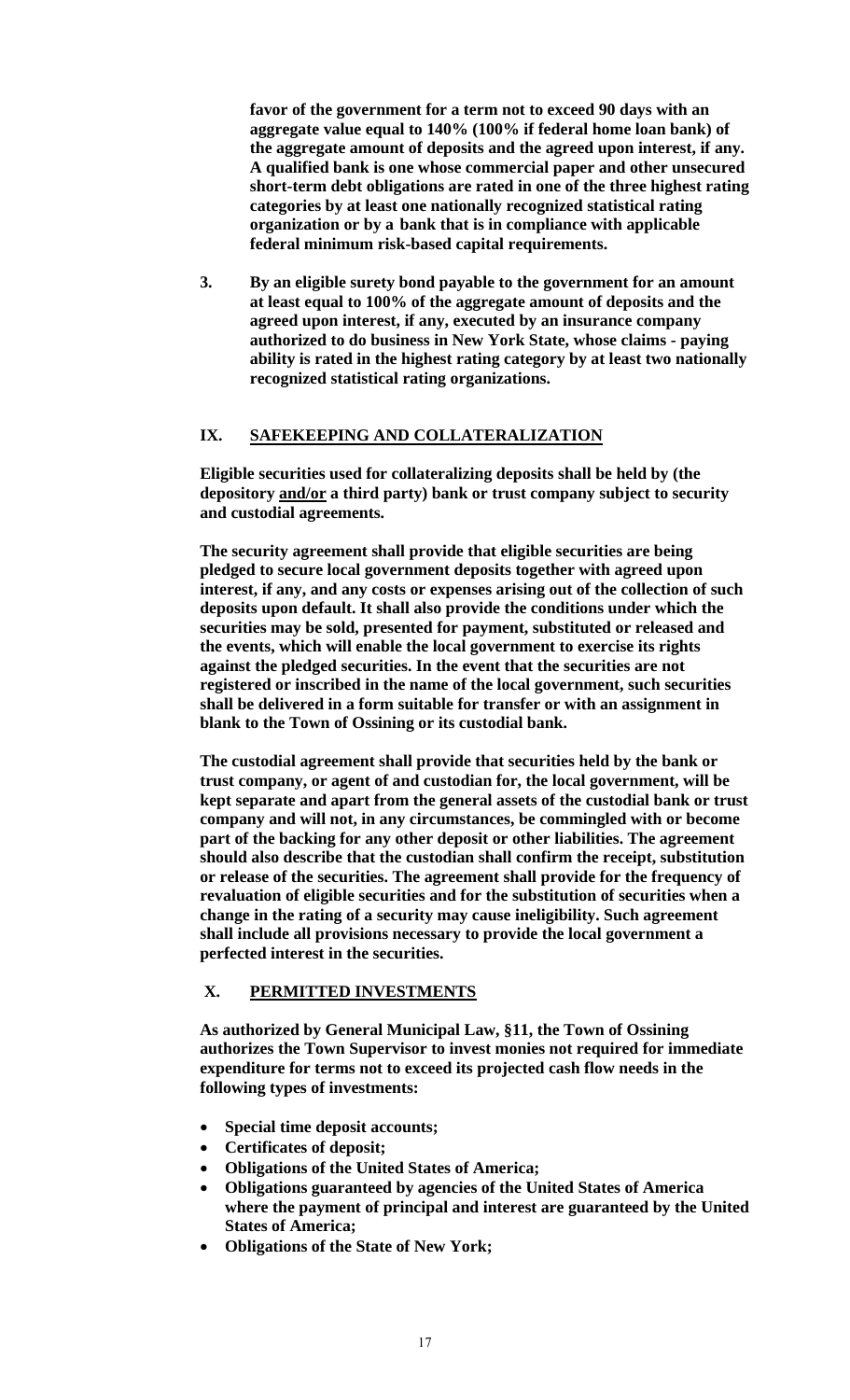- **Obligations issued pursuant to LFL §24.00 or 25.00 (with approval of the State Comptroller) by any municipality, school district or district corporation other than the Town of Ossining;**
- **Obligations of this local government, but only with any moneys in a reserve fund established pursuant to GML, §6-c, 6-d, 6-e, 6-g, 6-h, 6-j, 6 k, 6-l, 6-m, or 6-n.**

**All investment obligations shall be payable or redeemable at the option of the Town of Ossining within such times as the proceeds will be needed to meet expenditures for purposes for which the moneys were provided and, in the case of obligations purchased with the proceeds of bonds or notes, shall be payable or redeemable at the option of the Town of Ossining within two years of the date of purchase.**

# **XI. AUTHORIZED FINANICAL INSTITUTIONS AND DEALERS**

**The Town of Ossining shall maintain a list of financial institutions and dealers approved for investment purposes and establish appropriate limits to the amount of investments which can be made with each financial institutions or dealer. All financial institutions with which the local government conducts business must be credit worthy. Banks shall provide their most recent Consolidated Report of Condition (Call Report) at the request of the Town of Ossining. Security dealers not affiliated with a bank shall be required to be classified as reporting dealers affiliated with the New York Federal Reserve Bank, as primary dealers. The Town Supervisor is responsible for evaluating the financial position and maintaining a listing of proposed depositaries, trading partners and custodians. Such listing shall be evaluated at least annually.**

# **XII. PURCHASE OF INVESTMENTS**

**The Town Supervisor is authorized to contract for the purchase of investments:**

**1. Directly, including through a repurchase agreement, from an Authorized trading partner.**

- **2. By participation in a cooperative investment program with another authorized governmental entity pursuant to Article 5G of the General Municipal Law where such program meets all the requirements set forth in the Office of the State Comptroller Opinion No. 88-46, and the specific program has been authorized by the governing board (for example, NYCLASS – New York Cooperative Liquid Assets Securities System).**
- **3. By utilizing an ongoing investment program with an authorized tracking partner pursuant to a contract authorized by the governing board.**

**All purchased obligations, unless registered or inscribed in the name of the local government, shall be purchased through, delivered to and held in the custody of a bank or trust company. Such obligations shall be purchased, sold or presented for redemption or payment by such bank or trust company only in accordance with prior written authorization from the officer authorized to make the investment. All such transactions shall be confirmed in writing to the Town of Ossining by the bank or trust company. Any obligation held in the custody of a bank or trust company shall be held pursuant to a written custodial agreement as described in General Municipal Law, §10.**

**The custodial agreement shall provide that securities held by the bank or trust company, as agent of and custodian for, the local government, will be**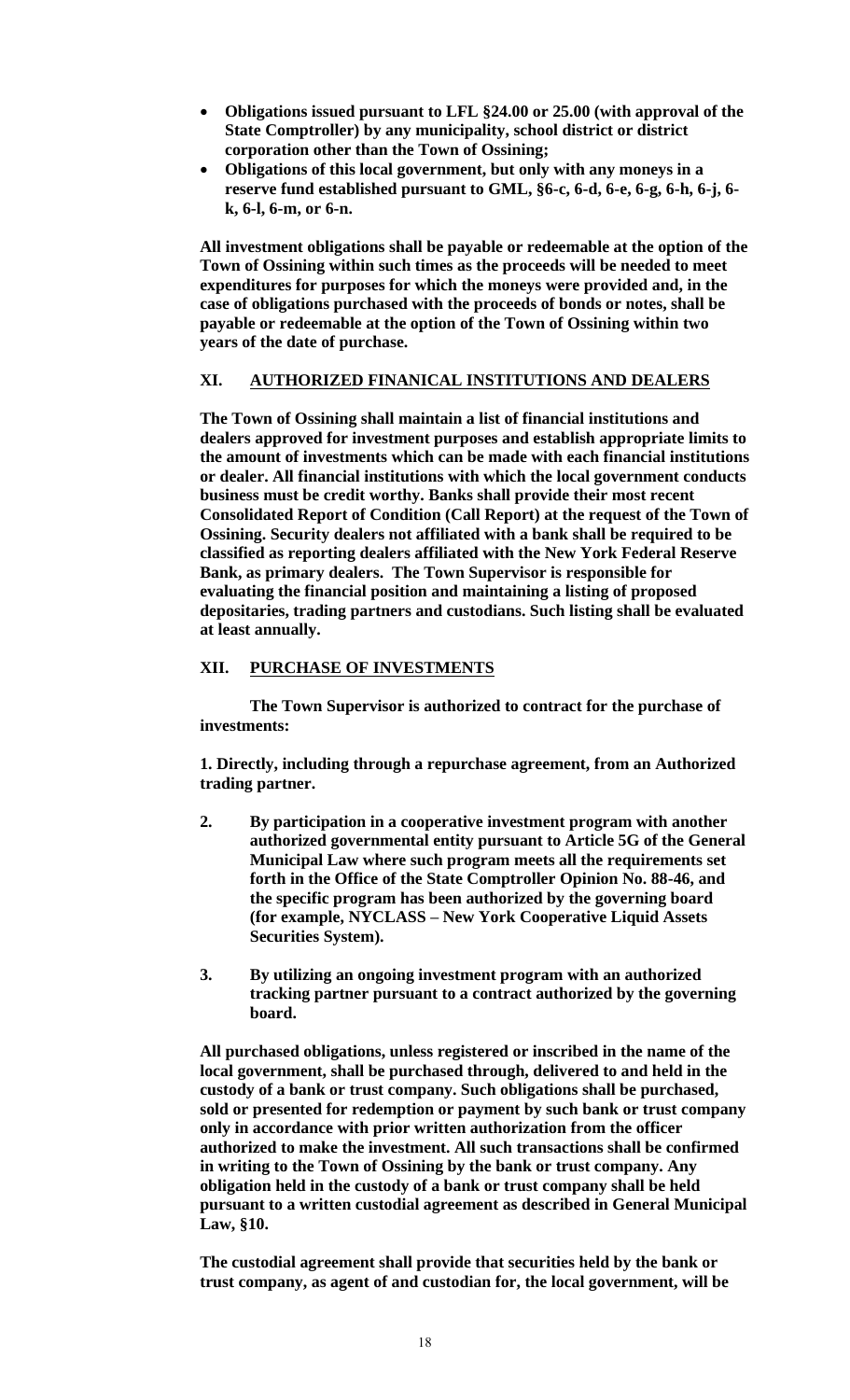**kept separate and apart from the general assets of the custodial bank or trust company and will not, in any circumstances, be commingled with or become part of the backing for any other deposit or other liabilities. The agreement shall describe how the custodian shall confirm the receipt and release of the securities. Such agreement shall include all provisions necessary to provide the local government a perfected interest in the securities.**

# **XIII. REPURCHASE AGREEMENTS**

**Repurchase agreements are authorized subject to the following restrictions:**

- **All repurchase agreements must be entered into subject to a Master Repurchase Agreement.**
- **Trading partners are limited to banks or trust companies authorized to do business in New York State and primary reporting dealers.**
- **Obligations shall be limited to obligations of the United States of America and obligations of agencies of the United State of America where principal and interest are guaranteed by the United States of America.**
- **No substitution of securities will be allowed.**
- **The custodian shall be a party other than the trading partner.**

**Appendix A Schedule of Eligible Securities**

> **(ì) Obligations issued, or fully insured or guaranteed as to the payment of principal and interest, by the United States of America, an agency thereof or a United States government sponsored corporation.**

**(ii) Obligations partially insured or guaranteed by any agency of the United States of America, at a proportion of the Market Value of the obligation that represents the amount of the insurance or guaranty.**

**(iii) Obligations issued or fully insured or guaranteed by the State of New York, obligations issued by a municipal corporation, school district or district corporation of such State or obligations of any public benefit corporation which under a specific State statute may be accepted as security for deposit of public moneys.**

#### **Y. Finance-Debt Management Policy**

**RESOLVED, that the Town Board of the Town of Ossining hereby adopts the Debt Management Policy as follows:**

**The Comptroller will monitor the debt portfolio annually for refinancing opportunities through services of a financial advisor. This can be done in connection to the continuing disclosure process.**

**The minimum criteria for bond refunding are as follows:**

- **1. Refunding should produce savings equal to 3% of bonds to be refinanced**
- **2. Savings after insurance premium should be 2 ½ times underwriters**
- **discount and other costs of issuance.**
- **Z. Finance – Procurement Policy**

**WHEREAS, Section 104-b of the General Municipal Law requires the governing body of every municipality to adopt a procurement policy for all goods and services which are not required by law to be publicly bid, and**

**WHEREAS, comments have been solicited from all officers in the Town of Ossining involved in the procurement process, now, therefore, be it RESOLVED, that the Town of Ossining does hereby adopt the following procurement process which is intended to apply to all goods and services which are not required by law to be publicly bid.**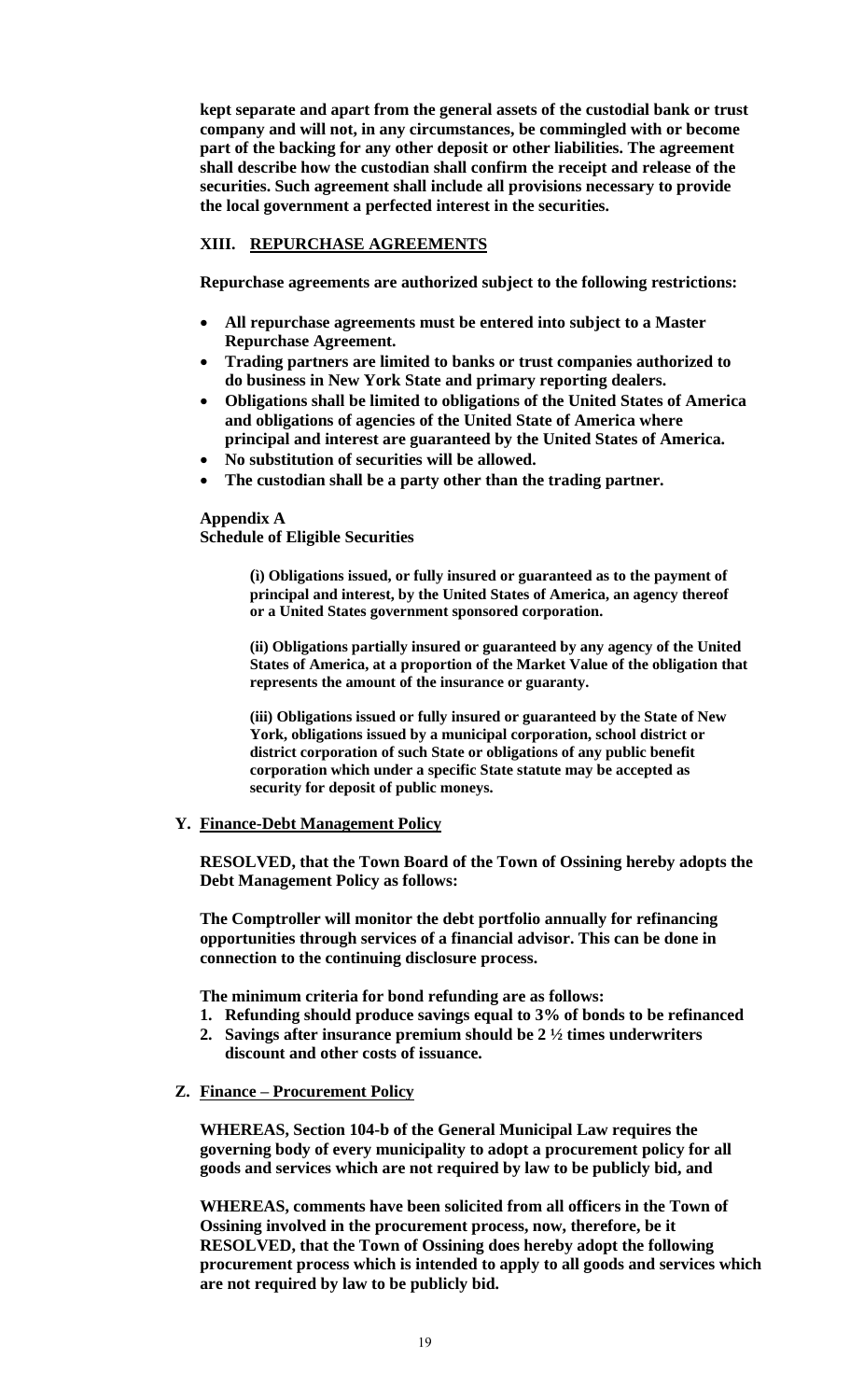## **Purchases up to \$1,999**

**Town Department Managers may authorize purchase of not more than onethousand nine-hundred and ninety nine dollars (\$1,999) per purchase contract for materials, services, supplies or repairs provided that such purchase is made in conformance with the following procedure: A. A standard Claim Voucher is to be completed and submitted to the Supervisor's Office with the following information:**

- **1. Name and address of Vendor**
- **2. Date and vendor number**
- **3. Budget Account Codes**
- **4. Quantity, description and purpose of goods or services purchased**
- **5. Signature of Department Head**

**B. The Claim Voucher must be accompanied by an original invoice and packing slip, if applicable.**

#### **Purchases between \$2,000-\$20,000**

**Department Managers may make purchases between \$2,000 and \$20,000 for materials, supplies and repairs provided that such purchase is made in conformance with the following procedure:**

**A. A Purchase Order is to be completed in order to encumber the expenditure for all purchases over \$2,000, including purchases made under State or local government contracts. This form shall be submitted to the Budget Officer with the following information:**

- **a. Name and address of recommended vendor**
- **b. Date, Vendor Number, Budget Account Codes**
- **c. Quantity, description and purpose of the purchase**
- **d. Unit cost and total cost of proposed purchase**
- **e. Purchase Order must be signed by the Department Manager**

**B. Two verbal quotations are required for purchases between \$2,000- \$4,999. A verbal quotation form available in the Supervisor's Office must be used to document the quotes. Attach verbal quotation form to Purchase Order and submit to Budget Officer for approval.**

**C. Three written quotations are required for purchases between \$5,000- \$20,000. A written quotation form available in the Supervisor's Office must be used to document the quotes. Attach written bid requests to the Purchase Order along with documentation from vendor indicating cost and submit to Budget Officer for approval.** 

**D. Approved purchases will be acknowledged to the Department Manager by copy of the signed Purchase Order signed by the Town Supervisor with a Purchase Order number assigned to it by the Finance Department.**

**E. Upon satisfactory receipt of the material, supply or repair, the Department Manager will submit to the Budget Officer the following:**

**a. Purchase Order signed by the Department Manager to indicate approval for payment along with an invoice from the vendor attached to the Purchase Order.**

**Any public works contract over \$10,000 must follow above procedures and obtain three written quotes. A Public Works Contract over \$30,000 is subject to competitive bidding.**

**A good faith effort shall be made to obtain the required number of proposals or quotations. If the purchaser is unable to obtain the required number of proposals or quotations, the purchaser will document the attempt made at**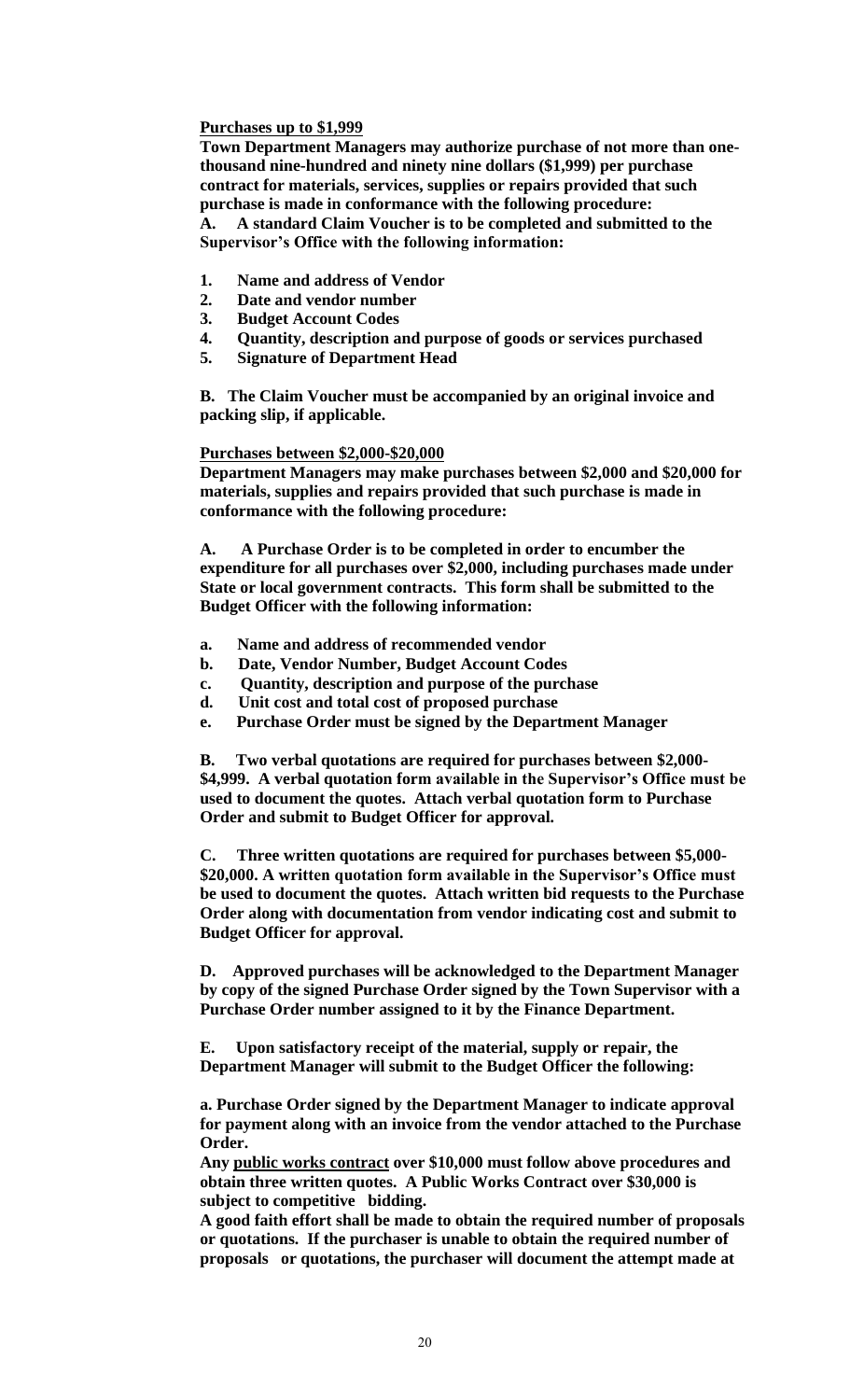**obtaining the proposals. In no event shall failure to obtain the proposals be a bar to the procurement.**

**Purchases are subject to the availability of funds. Department Managers may not authorize purchases under this section when there are insufficient funds in the designated budget account. The Budget Officer distributes monthly budget expenditure reports showing the available funds in each department account.**

### **Purchases of \$20,000 and over**

**All purchases of materials, supplies and repairs of equipment of \$20,000 or more and all public works contracts of \$30,000 or more requires competitive bidding subject to the laws of New York.**

**A. The Town Supervisor and Clerk's office shall be responsible for the issuance of required documents, notices and advertisements required under the competitive bidding laws and for the receipt of such bids from vendors.**

**B. Department Managers will be responsible for preparing information regarding the quantity, quality and specifications of the materials, supplies or work to be furnished.**

**C. Capital Projects are defined as improvements to the Town's operations in excess of \$12,000 per project. Please consult with the Budget Officer in order to establish a Capital Project number and processing of Purchase Order.**

### **General Provisions**

**1. Where possible, purchases should be made from New York State and Westchester County purchasing contracts. These purchases are exempt from the competitive bidding requirements of General Municipal Law Section 103. Information regarding these contracts is available online at [www.ogs.state.ny.us.](http://www.ogs.state.ny.us/) The NYS Contract number must be written on claim voucher or purchase order along with a print-out from the OGS website indicating the item is on NYS Contract.**

**In addition, purchases under any NYS county or local government contracts, or purchased through the Empire State Purchasing Group, Sourcewell (formally National Joint Powers Alliance, NJPA), Keystone Purchasing Network, or OMNIA Partners (formerly US Communities), are permissible, provided that the contract is let in a manner that constitutes competitive bidding consistent with NYS law and made available for use by other governmental entities and subject to the approval of the Town Supervisor.**

**2. Documentation is required of each action taken in connection with each procurement.**

**3. Documentation and explanation are required whenever a contract is awarded to other than the lowest responsible offeror. This documentation will include an explanation of how the award will achieve savings or how the offeror was not responsible. A determination that the offeror is not responsible shall be made by the purchaser and may not be challenged under any circumstance.**

**4. As to the purchase of tires for Town-owned vehicles:**

**I. Any supplier and/or distributor of tires to the Town must be on New York State and/or Westchester County contract.**

**II. Any supplier and/or distributor of tires to the Town must be able to provide all tires required and selected for any vehicle in the Town of Ossining fleet.**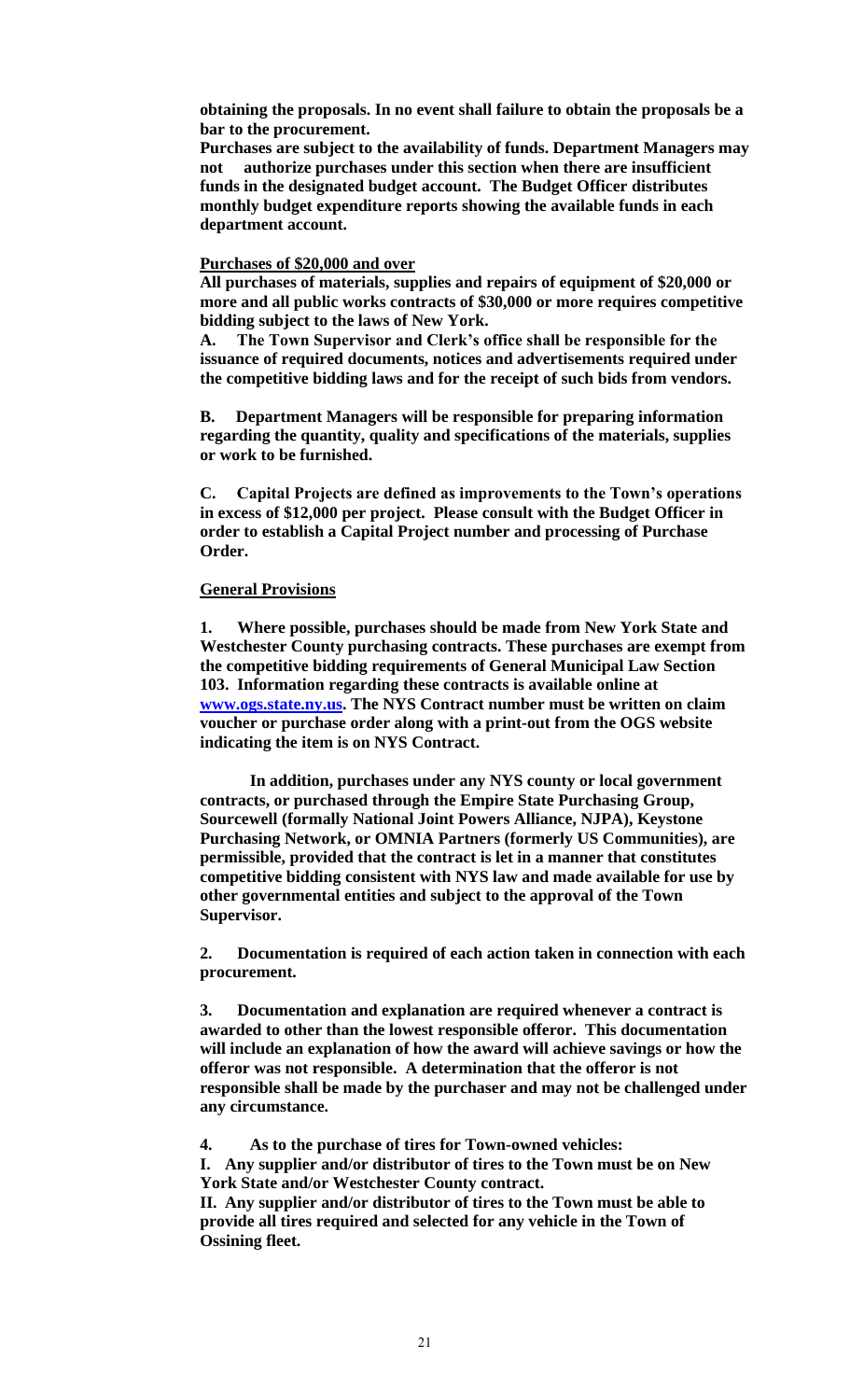**III.Whenever possible, a supplier/ distributor with a facility within the Town that otherwise meets all other criteria and requirements will be selected to supply tires to the Town.**

**IV.Travel/ delivery time will be factors utilized in selecting a tire supplier/ distributor.**

**V. In selecting a tire supplier/ distributor, preference will be given, if and when possible, to purchase tires from American companies that manufacture tires within the United States.**

**5. As to the use of tow companies and vehicle inspections for Townowned vehicles:**

**I. All tows of Town-owned vehicles are to be done by Town of Ossining businesses.**

**II. All automotive inspections of Town-owned vehicles are to be done by Town of Ossining businesses.**

**6. Pursuant to General Municipal Law Section 104-b(2)(f).the procurement policy may contain circumstances when, or types of procurement for which, in the sole discretion of the governing body, the solicitation of alternative proposals or quotations will not be in the best interest of the municipality. In the following circumstances, it may not be in the best interest of the Town of Ossining to solicit quotations to document the basis for not accepting the lowest bid:** 

**a. Professional services or services requiring special or technical skill, training or expertise. The individual or company must be chosen based on accountability, reliability or responsibility, skill, education, and training, judgment, integrity and moral worth. These qualifications are not necessarily found in the individual or company that offers the lowest price and the nature of these services are such that they do not readily lend themselves to competitive procurement procedures.**

**In determining whether a service fits into this category, the Town of Ossining Town Board shall take into consideration the following guidelines: 1) whether the services are subject to state licensing or testing requirements; 2) whether substantial formal education or training is a necessary prerequisite to the performance of the services; and (3) whether the services require a personal relationship between the individual and municipal officials. Professional or technical services shall include but not be limited to the following: services of certified public accountant; investment management services; printing services involving extensive writing, editing, or art work; management of municipally owned property; and computer software or programming services for customized programs or services involved in substantial modification and customization of pre-packaged software.**

**7. A Request for Proposal must be prepared for Professional Services. This section is adopted from the Office of the State Comptroller's Financial Management Guide, Subsection 8.3020. Requests for proposals are traditionally used as a means of obtaining many types of professional services. RFPs are used to obtain the services of: architects, engineers, accountants, lawyers, underwriters, fiscal consultants, and other professionals. The purpose of a request for proposal is to have an effective way to award contracts for professional services. RFPs and evaluation of the proposals can consider price plus other factors such as experience, staffing and suitability for needs and may include negotiations on a fair and equal basis. The award should be the most advantageous to the Town.**

**The overall process involves making a request for proposals from various firms or professionals, and then evaluating the proposals received. Depending on the complexity of the situation, you may prepare the RFP in house or a consultant could be obtained to help you prepare it. The**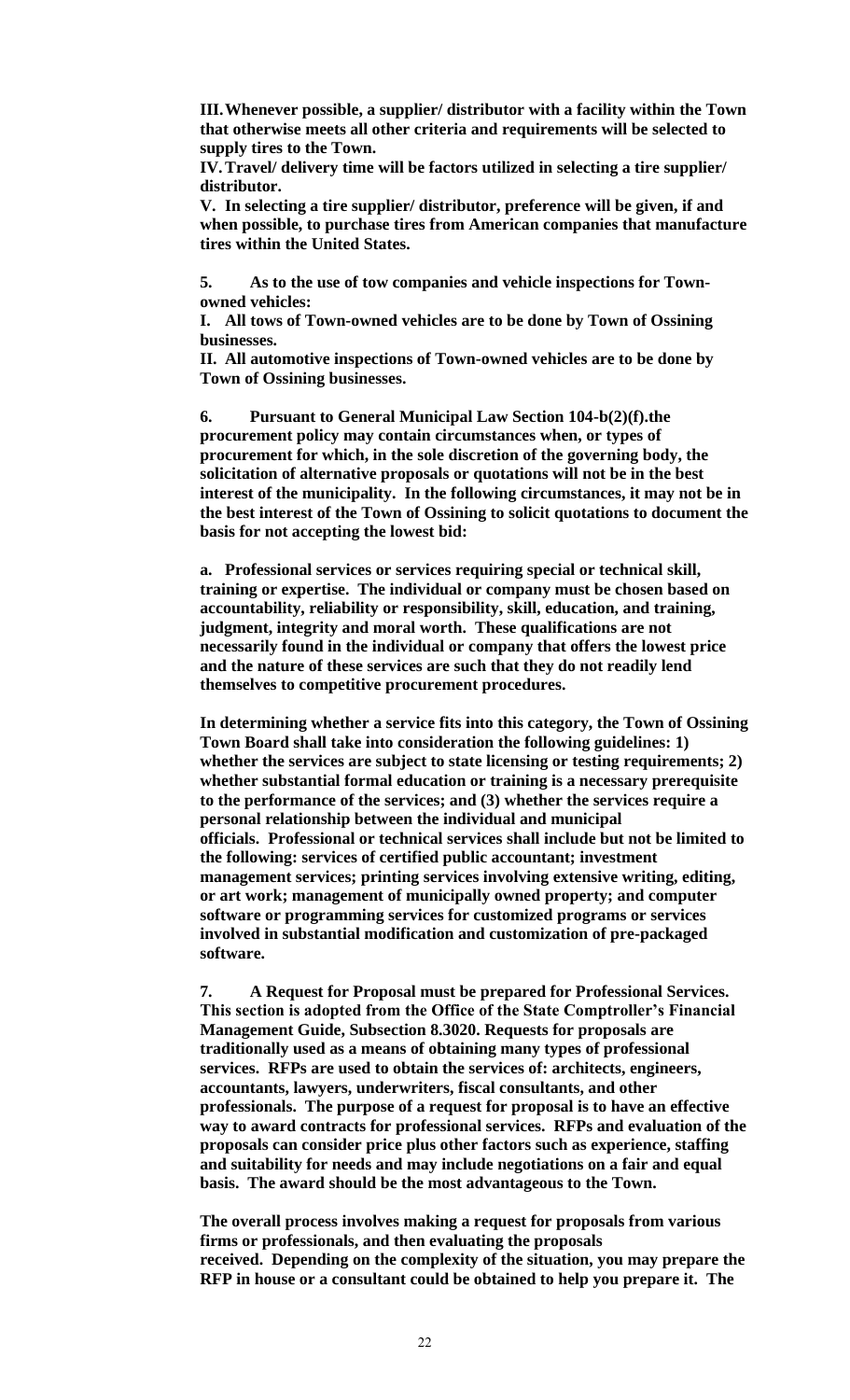**Town Attorney will review all RFPs, contracts to be executed with the firm selected and any other needed items.**

**There should be a well-planned solicitation effort in order to identify a sufficient number of qualified firms. This can be done by advertising in local trade journals, checking listings of professionals, talking to local officials, etc. A well-planned solicitation effort can result in reduced costs through increased competition.**

**8. Emergency purchases pursuant to Section 103(4) of the General Municipal Law. Due to the nature of this exception, these goods or services must be purchased immediately and a delay in order to seek alternative proposals may threaten the life, health, safety and welfare of the residents. This section does not preclude alternative proposals if time permits.**

**9. Sole Source. Competitive bidding is not required under Section 103 of the General Municipal Law in those limited situations when goods or services are available from only one source. If a determination is made that a particular item is available only from one source so that no possibility of competition exists, competitive bidding may not be required for the procurement of the item. Department Managers must document the unique benefits of the item as compared to other items available in the marketplace; that no other item provides substantially equivalent or similar benefits; and that considering the benefits received, the cost of the item is reasonable, when compared to other products or services in the marketplace**

**10. Purchases of surplus and second-hand goods from any source. If alternate proposals are required, the Town of Ossining may purchase surplus and second-hand goods at auctions, through specific advertised sources, or from Town suppliers, if it can be determined that such purchase is at a fair market value, is in the best interests of the Town, and if approved by the Town Supervisor or Budget Officer. It is understood that it may be difficult to try and compare prices of used goods and that a lower price may indicate an older product.**

**11. Goods or services under \$2,000. The time and documentation required to purchase through this policy may be more costly than the item itself and would, therefore, not be in the best interests of the taxpayer. In addition, it is not likely that such de minimis contracts would be awarded based on favoritism.**

**12. The Town Board must authorize and approve all change orders on capital construction projects by Town Board resolution.**

**13. The Town Supervisor and Budget Officer shall be the municipal officials responsible for providing guidance and making decisions as to application of this procurement policy.**

## **AA. Reimbursement of Town Employee Business Expenses**

**WHEREAS, from time to time employees incur certain expense in connection with performing their duties, attending training, seminars and/or conferences; and**

**WHEREAS, The Town of Ossining has established guidelines which an employee may be legally reimbursed for expenses; now therefore be it**

**RESOLVED, that the Town of Ossining does hereby adopt the Reimbursement of Town Employee Business Expense Policy as follows:**

**Purpose of this Policy**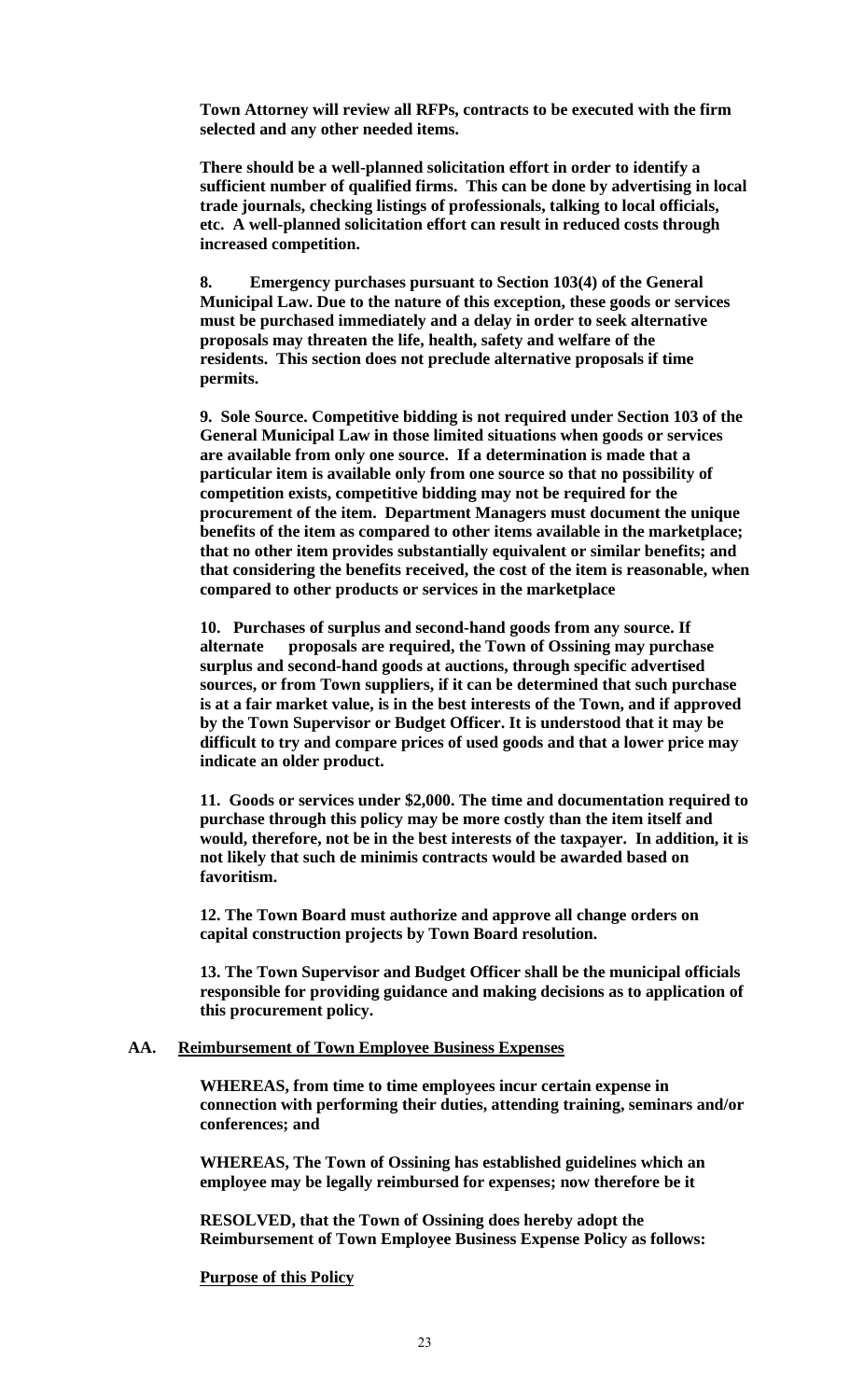**The purpose of this policy is to establish the guidelines under which an employee of the Town of Ossining may be legally reimbursed for expenses related to the travel to and from, and attendance at, any event which has been recognized and authorized as an event related to Town business. The policy is adopted from the Office of the State Comptroller's Financial Management Guide, Subsection 8.1025. In the event of any misunderstanding or dispute, the Town Supervisor will make the final determination as to whether an employee is entitled to reimbursement of any expense.**

## **Prior Written Authorization Required**

**Authorization must be obtained in writing from the Town Supervisor prior to attending an event for which an employee expects reimbursement. In the event that such prior authorization was not obtained, the Town Supervisor, at his/her discretion may authorize reimbursement by written notice to the Budget Officer.**

# **Claim Voucher Required**

**In order to receive reimbursement of an expense, an employee must submit to the Budget Officer a properly completed and signed Town form, including as attachments, a copy of the Town Supervisor's written authorization, a copy of the brochure or other literature describing the event, and any required receipts. The claim form, available in the Supervisor's Office, must clearly state the title of the event, the sponsoring association, the location and date(s) of the event, and an itemized list of the expenditure categories to be reimbursed. In the event of a conference or training seminar where certificates of completion are issued, said certificates should be provided to the municipality.**

### **Use of Petty Cash for Employee Reimbursements**

**Petty cash should be used minimally for the reimbursements of employee expenses. It should be remembered that petty cash should require replenishment no more than once a month. Further, any reimbursement made of employee expenses through petty cash still requires appropriate receipts and authorization from the Town Supervisor. A monthly report of petty cash deposits and expenditures must be submitted to the finance departments and supervisor's office** 

# **Legal Authority**

**General Municipal Law 77-b generally authorizes reimbursement of actual and necessary expenses incurred in attending a meeting, convention, conference or school conducted for the betterment of the Town. Written authorization must be obtained in advance from the Town Supervisor before such attendance can be considered a proper Town expense. "Actual and necessary" means that the expenses were:**

- **1. Actually made**
- **2. Necessarily incurred for an authorized purpose**
- **3. An amount no greater than necessary (Opn. St. Comp. 69-563).**

# **Tax Exempt Certificate**

**The Town is exempt from federal, state and local taxes, including sales tax. As such, it is the responsibility of any employee authorized to attend an event to ascertain that they carry with them a copy the Town of Ossining Tax Exemption Certificate. Such certificates should be presented to places of lodging and dining, so that any amounts paid are exclusive of taxes. The**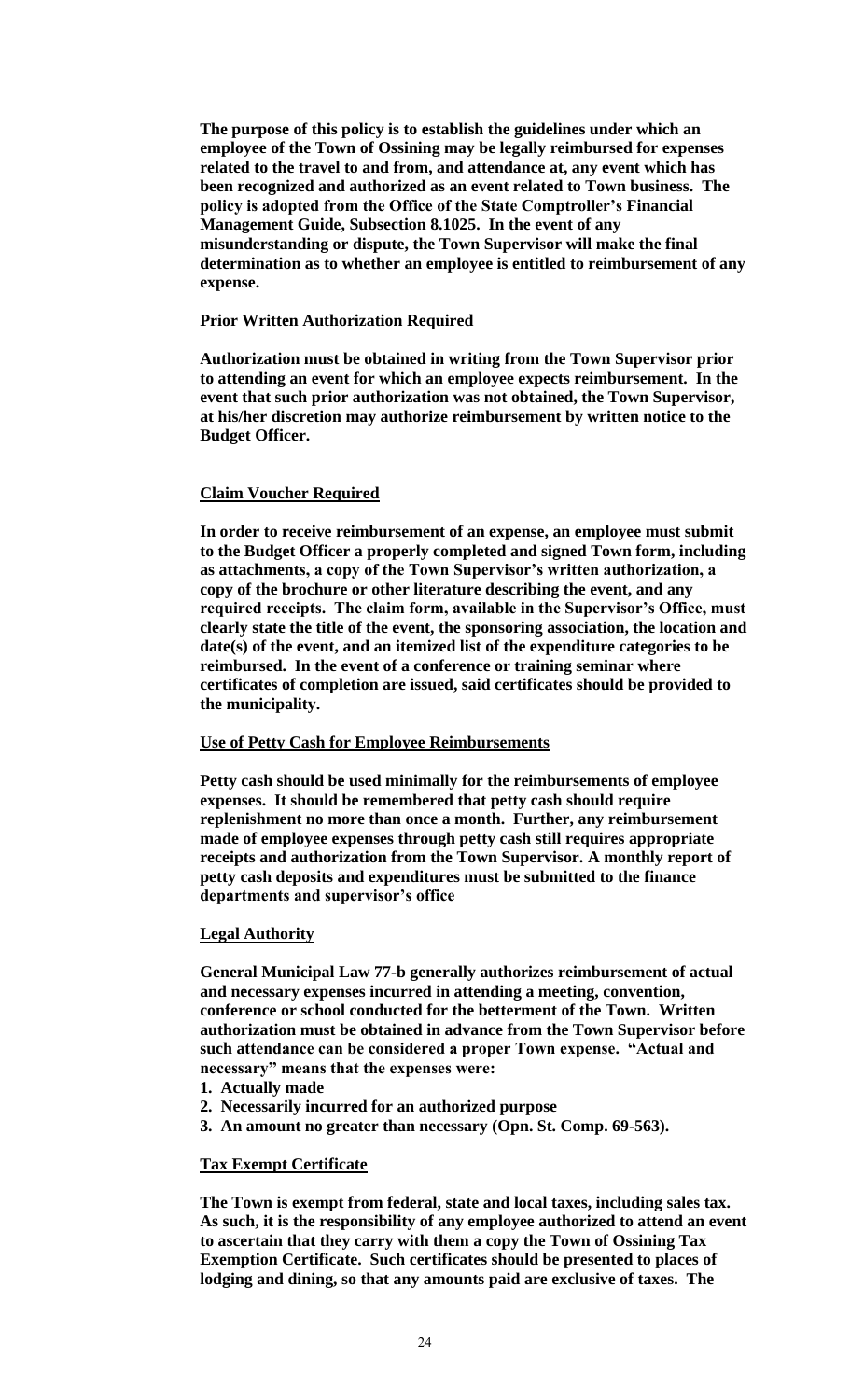**Town retains the right to refuse reimbursement of sales and other taxes paid as part of an employee's expense.**

**Reimbursement will be made for the following business related expenses, but MUST be pre-approved by the Supervisor's Office:**

- **Figure 1** Transportation
- **Meals**
- **Lodging**
- **Gratuities**

## **Transportation**

**Transportation will be reimbursed for actual travel to and from an authorized event. Transportation will not be reimbursed for any personal travel incurred while away, or for normal commuting to and from home and Town Offices. Reimbursement will be made for:**

- **The amount spent using public transportation (bus, train, etc.) receipts are required.**
- **The amount spent for re-fueling a Town owned vehicle. Receipts are required.**
- **The standard mileage rate, as determined by the Town Board, when using a personal vehicle.**
- **The amount spent for tolls. Receipts are required.**
- **The amount spent for parking. Receipts are required.**
- **The amount spent for plane fare at the regular rate charged for a single coach fare, unless otherwise authorized in writing.**

#### **Meals**

**Meals will be reimbursed when the employee is attending an authorized event away from the regular work area for an extended period of time. If an employee is not attending an event which requires an overnight stay, breakfast and/or lunch will not be reimbursed. Expenditures for the purchase of alcoholic beverages or for guests will not be reimbursed. Receipts are required for all meal expenses.** 

### **Lodging**

**Lodging will be reimbursed at the usual cost of the single occupancy room rate for those nights which fall between the days of an authorized event. "Single occupancy room rate" means the regular room rate charged for a single occupant by the hotel, or the nearest available hotel to, where the event is held. Lodging will not be reimbursed for nights prior or subsequent to the days of an authorized event, unless authorized in advance in writing by the Town Supervisor. Receipts are required for all lodging expenses.**

#### **Registration, Tuition, Materials**

**Any other expenses required to participate in an authorized event, such as registration fees, tuition, books and supplies, will be reimbursed. Receipts are required for all such expenses.**

#### **Gratuities**

**Gratuities that are reasonable and actual may be reimbursed. Gratuities for meals may not exceed the greater of (\$1.00) dollar or fifteen (15%) percent of the cost for each meal, unless a mandatory minimum greater than this amount is required under the terms of the event**

#### **Periodic Review**

**This policy will be reviewed periodically by the Budget Officer. Any questions concerning this policy may be directed to the Budget Officer. The references cited above may assist employees in understanding this policy, and the basis for its contents.**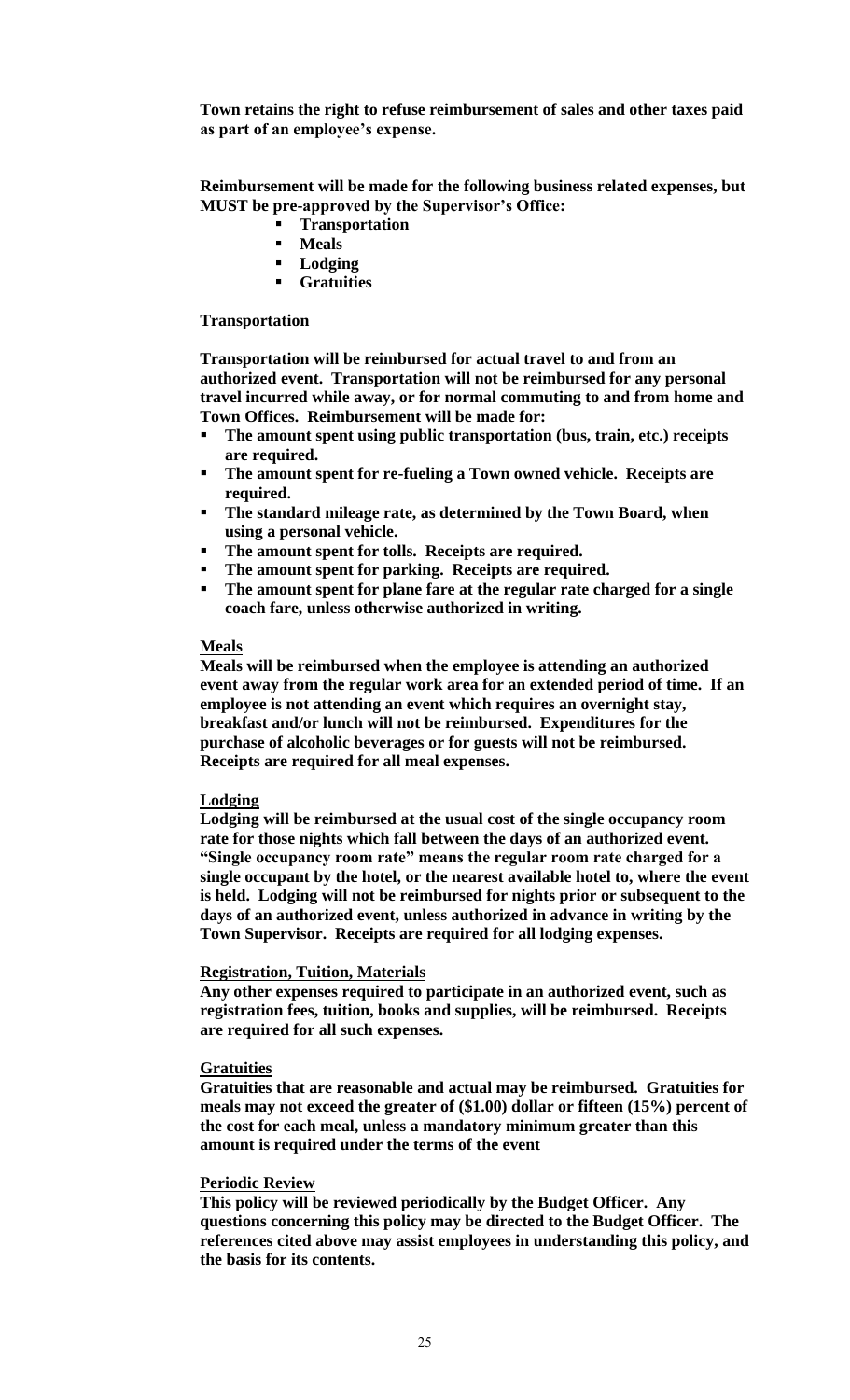## **BB. Agreement-NYS Municipal Workers' Compensation Alliance**

**Resolved, that the Town Board of the Town of Ossining hereby continues its membership with the NYS Workers' Compensation Alliance for fiscal year 2022 to administer workers compensation claims at a cost not to exceed \$118,177, not including the NYS assessment fees.**

**CC. Insurance Renewal-New York Municipal Insurance Reciprocal Resolved, that the Town Board of the Town of Ossining hereby continues its insurance policies and coverage with the New York Municipal Insurance Reciprocal (NYMIR) effective January 1, 2022 through December 31, 2022 at an amount not to exceed \$152,667.14.**

## **VII. REGULAR MEETING - BOARD RESOLUTIONS**

# **A. Approval of Minutes—Regular Meeting – December 14, 2021**

**Resolved, that the Town Board of the Town of Ossining hereby approves the December 14, 2021 minutes of the Regular Meeting as presented.**

**B. Approval of Voucher Detail Report**

**Resolved, that the Town Board of the Town of Ossining hereby approves the Voucher Detail Report dated January 11, 2022, 2021 in the amount of \$290,081.65 for 2021 and \$280,872.07 for 2022 for a grand total of \$570,953.72.**

**C. Personnel – Promotion – Motor Equipment Operator**

**Resolved, that the Town Board of the Town of Ossining hereby promotes John Orlando, Putnam Valley, NY to the position of Motor Equipment Operator at an annual salary of \$90,897, effective January 1, 2022.**

**D. Personnel – Promotion – Motor Equipment Operator**

**Resolved, that the Town Board of the Town of Ossining hereby promotes Michael Blanco, Hopewell Junction, NY the position of Motor Equipment Operator at an annual salary of \$90,897, effective January 1, 2022.** 

**E. Personnel – Promotion – Bus Driver**

**Resolved, that the Town Board of the Town of Ossining hereby promotes Edmond Banta, Ossining, to the position of Bus Driver at an annual salary of \$55,722, effective January 1, 2022.** 

**F. Personnel – Appointment – Chauffeur**

**Resolved, that the Town Board of the Town of Ossining hereby appoints Luis Dutan, Ossining, to the part-time position (17.5 hours per week) of Chauffeur at an hourly rate of \$15, effective January 12, 2022.** 

**G. Personnel – Appointment – Food Service Helper**

**Resolved, that the Town Board of the Town of Ossining hereby appoints Marilu Pinto, Ossining, to the part-time position (17.5 hours per week) of Food Service Helper at an hourly rate of \$15, effective January 17, 2022.** 

**H. Town of Ossining Community Development Advisory Group Representative**

**Resolved, that the Town Board of the Town of Ossining hereby appoints Jackie Shaw as the Town of Ossining representative to the Westchester**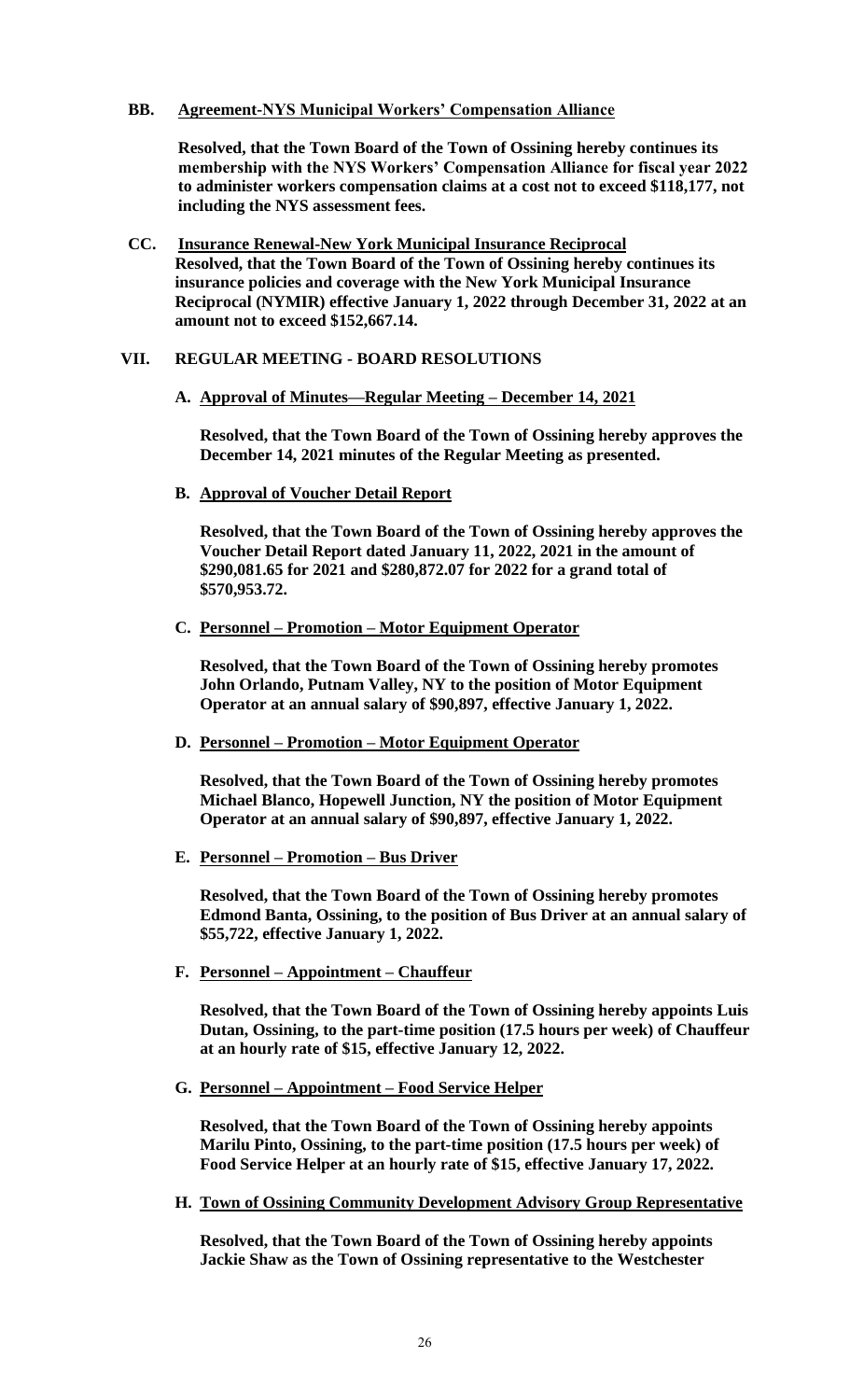**County Urban County Consortium Community Development Advisory Group.** 

**I. Re-Appointment - Board of Assessment Review**

**Resolved, that the Town Board of the Town of Ossining hereby re-appoints Larry Shactel to the Board of Assessment Review for a five-year term to expire September 30, 2026.** 

**J. Call for Public Hearing – Maya Riviera Cabaret License 2022**

**Resolved, that the Town Board of the Town of Ossining hereby calls for a Public Hearing to be held in the matter of the 2022 Cabaret License for Maya Riviera Bar & Restaurant, 518 North State Road, Briarcliff Manor, NY 10510, on Tuesday, January 25, 2022 at 7:30 p.m. at the Birdsall-Fagan Police/Court Facility, 86-88 Spring Street, Ossining, NY, however if the State extends the authority to hold Town Board meetings remotely, the Public Hearing will be held via videoconferencing only with the log-in information available on the Town's website in advance of the meeting.**

## **K. Call for Public Hearing – Local Law #1 of 2022**

**Resolved, that the Town Board of the Town of Ossining hereby calls for a Public Hearing to be held in the matter of a Local Law to Amend Chapter 180 of the Town Code ("Taxation") Regarding Veterans' Real Property Tax Exemptions, on Tuesday, January 25, 2022 at 7:30 p.m. at the Birdsall-Fagan Police/Court Facility, 86-88 Spring Street, Ossining, NY, however if the State extends the authority to hold Town Board meetings remotely, the Public Hearing will be held via videoconferencing only with the log-in information available on the Town's website in advance of the meeting.**

**L. Memorandum of Understanding – Westchester County CAPI**

**Resolved, that the Town Board of the Town of Ossining authorizes the Supervisor to sign a Memorandum of Understanding between the Town of Ossining, County of Westchester, Cities of Peekskill and White Plains, Villages of Hastings-on-Hudson, Irvington, Ossining, Pelham, and Tarrytown, and the Hudson Valley Regional Council for the purposes of receiving grant funds to advance the Westchester County Climate Action Planning Institute (CAPI) and establish the Town of Ossining as a Westchester County CAPI Participant.** 

#### **M. Amendment to License Agreement with Ossining Boat and Canoe Club**

**Resolved, that the Town Board of the Town of Ossining authorizes the Supervisor to sign an amendment to the license agreement with the Ossining Boat and Canoe Club to extend the expiration date of the agreement to December 31, 2022 and set additional terms of the agreement for the 2022 calendar year, subject to approval by Counsel to the Town as to form.** 

**N. Memorandum of Agreement – Local Blue Solutions, LLC.**

**Resolved, that the Town Board of the Town of Ossining authorizes the Supervisor to sign a memorandum of agreement with Local Blue Solutions, LLC., 100 Main Street #813, Ossining, NY 10562, for services relating to the Town's comprehensive communications strategy, community partnerships, and Community Equity Task Force for 2022.** 

**O. Proposal – Nelson, Pope & Voorhis, LLC.**

**Resolved, the Town Board of the Town of Ossining approves the proposal submitted by Nelson, Pope & Voorhis, LLC. for professional services**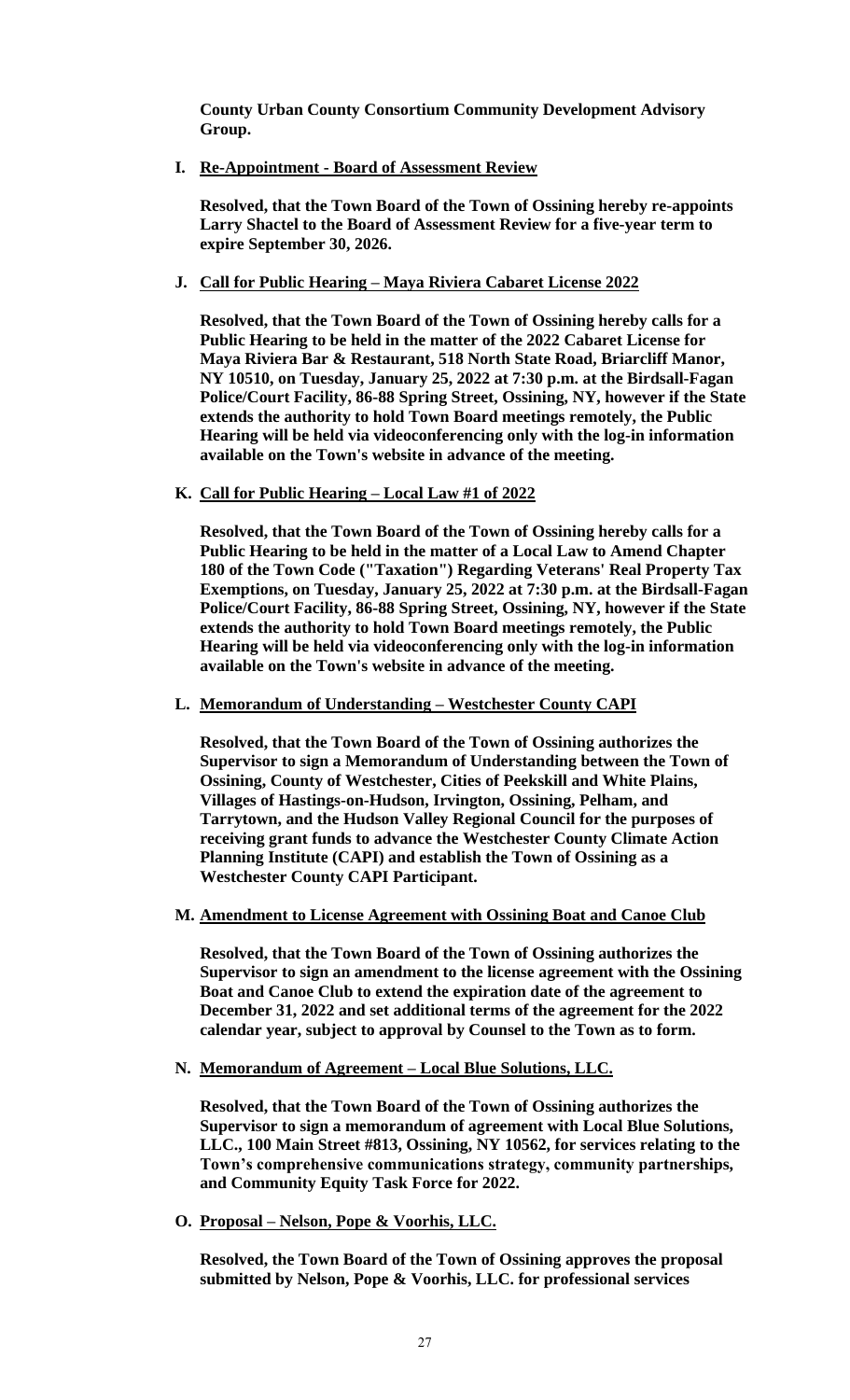**associated with a feasibility evaluation for the consolidation of parks and highway services, at a fee not to exceed \$13,800.** 

**P. Resolution of the Town Board of the Town of Ossining Authorizing the Adoption of the 2022 Westchester County, NY Hazard Mitigation Plan Update**

**WHEREAS, all jurisdictions within Westchester County have exposure to natural hazards that increase the risk to life, property, environment, and the County and local economy; and**

**WHEREAS; pro-active mitigation of known hazards before a disaster event can reduce or eliminate long-term risk to life and property; and**

**WHEREAS, The Disaster Mitigation Act of 2000 (Public Law 106-390) established new requirements for pre and post disaster hazard mitigation programs; and**

**WHEREAS; a coalition of Westchester County municipalities with like planning objectives has been formed to pool resources and create consistent mitigation strategies within Westchester County; and**

**WHEREAS, the coalition has completed a planning process that engages the public, assesses the risk and vulnerability to the impacts of natural hazards, develops a mitigation strategy consistent with a set of uniform goals and objectives, and creates a plan for implementing, evaluating and revising this strategy;**

**NOW, THEREFORE, BE IT RESOLVED that the Town of Ossining:**

- **1. Adopts in its entirety, the 2022 Westchester County Hazard Mitigation Plan (the "Plan") as the jurisdiction's Natural Hazard Mitigation Plan, and resolves to execute the actions identified in the Plan that pertain to this jurisdiction.**
- **2. Will use the adopted and approved portions of the Plan to guide pre- and post-disaster mitigation of the hazards identified.**
- **3. Will coordinate the strategies identified in the Plan with other planning programs and mechanisms under its jurisdictional authority.**
- **4. Will continue its support of the Mitigation Planning Committee as described within the Plan.**
- **5. Will help to promote and support the mitigation successes of all participants in this Plan.**
- **6. Will incorporate mitigation planning as an integral component of government and partner operations.**
- **7. Will provide an update of the Plan in conjunction with the County no less than every five years.**

## **Q. Resolution – Authorizing Town Assessor to Grant Exemptions on the 2022 Town Assessment Roll**

**WHEREAS, on November 26, 2021, Governor Kathy Hochul issued Executive Order No. 11, declaring a disaster emergency for the State of New York due to the COVID-19 pandemic; and**

**WHEREAS, the COVID-19 pandemic has resulted in reduced staff in Town offices and rendered senior citizens and individuals with disabilities particularly susceptible to the virus, making it difficult for many in these populations to file their real property tax exemption applications in person and many, further, lack the ability to file such applications online; and**

**WHEREAS, Governor Hochul issued Executive Order No. 11.1 on December 26, 2021, extending Executive Order No. 11 and also modifying provisions of**